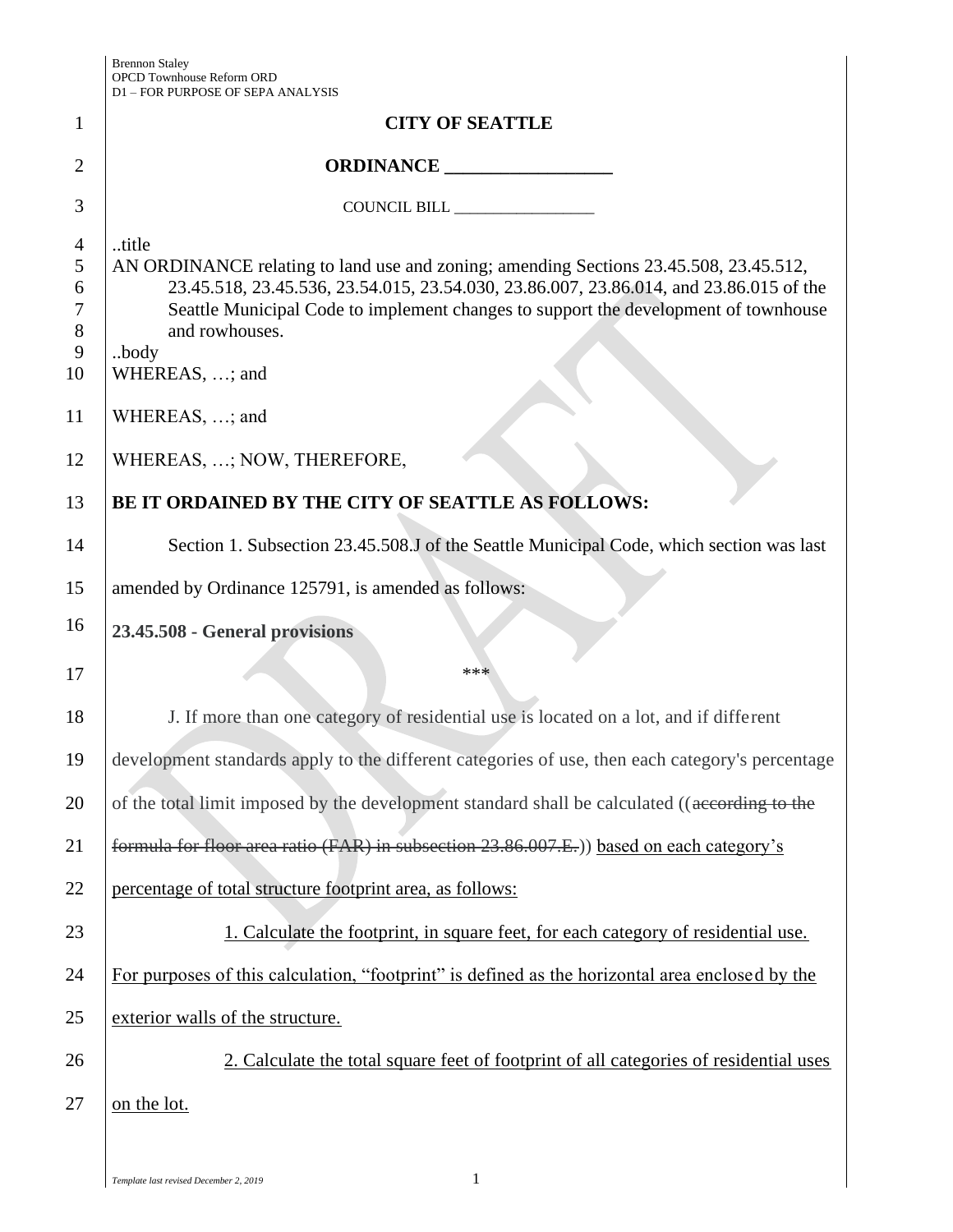| $\mathbf{1}$   | 3. Divide the square footage of the footprint for each category of residential                     |  |
|----------------|----------------------------------------------------------------------------------------------------|--|
| $\overline{2}$ | structure in subsection 23.45.508.J.1 above by the total square feet of footprints of all          |  |
| 3              | residential uses in subsection 23.45.508.J.2 above.                                                |  |
| $\overline{4}$ | 4. Multiply the percentage calculated in subsection 23.45.508.J.3 for each                         |  |
| 5              | housing category by the area of the lot. The result is the area of the lot devoted to each housing |  |
| 6              | category.                                                                                          |  |
| 7              | 5. The total limit for each category of residential use is the applicable limit for                |  |
| 8              | that use multiplied by the percentage calculated in subsection 23.45.508.J.4.                      |  |
| 9              | ***                                                                                                |  |
| 10             | Section 2. Subsection 23.45.512 of the Seattle Municipal Code, which section was last              |  |
| 11             | amended by Ordinance 125791, is amended as follows:                                                |  |
| 12             | 23.45.512 - Density limits and family-size unit requirements—LR zones                              |  |
| 13             | A. Density limits                                                                                  |  |
| 14             | 1. Except according to subsection 23.45.512.A.4, the following developments                        |  |
| 15             | must meet the density limits described in this subsection 23.45.512.A:                             |  |
| 16             | a. In LR1 zones, rowhouse development on interior lots ((less than                                 |  |
| 17             | 3,000 square feet in size)) and all townhouse development; and                                     |  |
| 18             | b. All development in Lowrise zones that do not have a mandatory                                   |  |
| 19             | housing affordability suffix.                                                                      |  |
| 20             | 2. Development described in subsection 23.45.512.A.1 shall not exceed a                            |  |
| 21             | density of one dwelling unit per $((1,300))$ 1,150 square feet of lot area, except that apartments |  |
| 22             | in LR3 zones that do not have a mandatory housing affordability suffix shall not exceed a          |  |
| 23             | density limit of one dwelling unit per 800 square feet.                                            |  |
|                |                                                                                                    |  |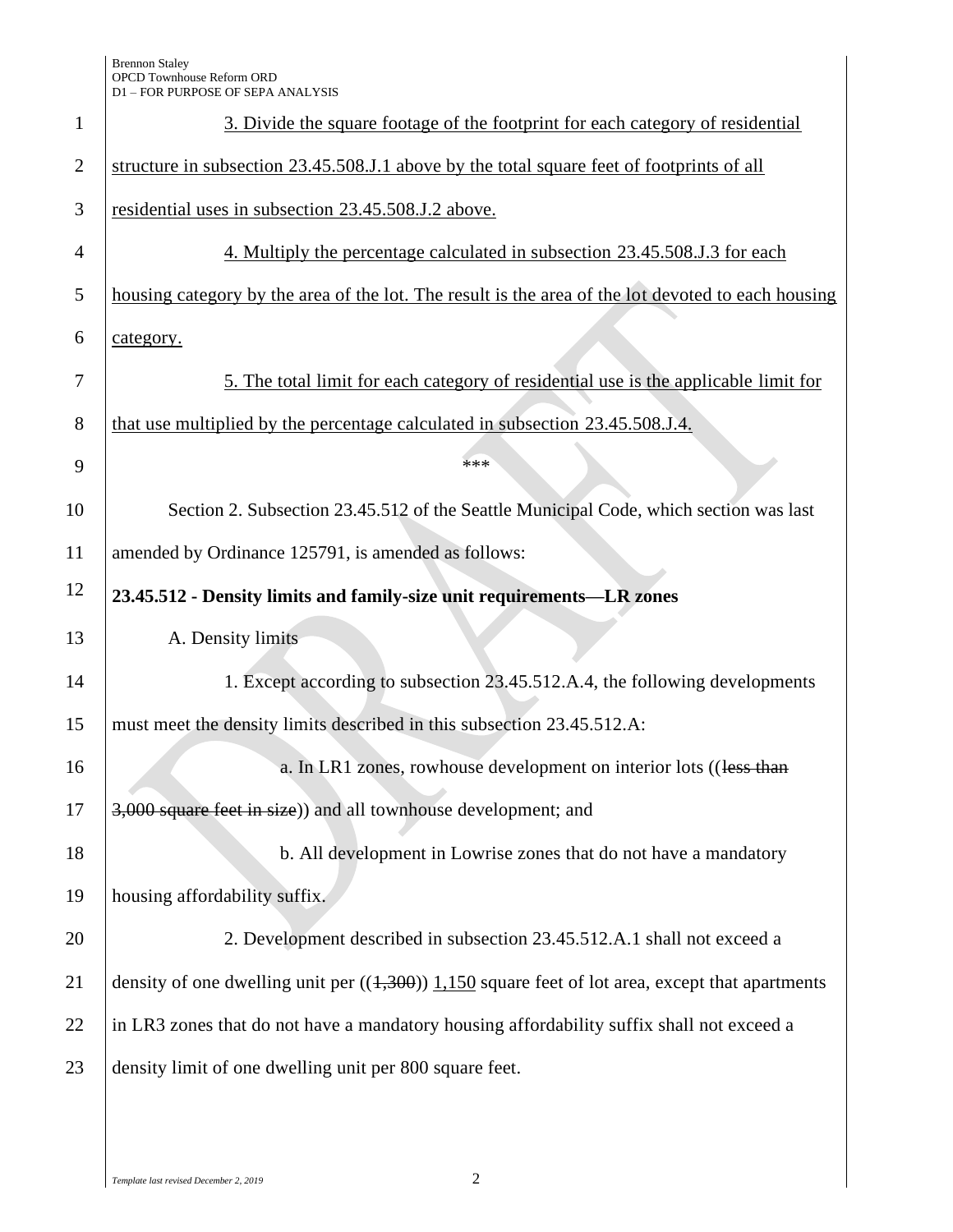| $\mathbf{1}$   | 3. When density calculations result in a fraction of a unit, any fraction up to                  |  |
|----------------|--------------------------------------------------------------------------------------------------|--|
| $\overline{2}$ | and including 0.85 constitutes zero additional units, and any fraction over 0.85 constitutes one |  |
| 3              | additional unit.                                                                                 |  |
| $\overline{4}$ | 4. Density exception for certain types of low-income multifamily residential                     |  |
| 5              | uses                                                                                             |  |
| 6              | a. The exception in this subsection 23.45.512.A.4 applies to low-                                |  |
| 7              | income residential uses operated by a public agency or a private nonprofit corporation.          |  |
| 8              | b. The uses listed in subsection 23.45.512.A.4.a shall have a maximum                            |  |
| 9              | density of one dwelling unit per 400 square feet of lot area if a majority of the dwelling units |  |
| 10             | are designed for and dedicated to tenancies of at least three months, and the dwelling units     |  |
| 11             | remain in low-income residential uses for the life of the structure.                             |  |
| 12             | ***                                                                                              |  |
| 13             | Section 3. Subsection 23.45.518.I of the Seattle Municipal Code, which section was last          |  |
| 14             | amended by Ordinance 126287, is amended as follows:                                              |  |
| 15             | 23.45.518 - Setbacks and separations                                                             |  |
| 16             | ***                                                                                              |  |
| 17             | I. Structures in required setbacks or separations, except upper-level setbacks                   |  |
| 18             | 1. Detached garages, carports, or other accessory structures may be located in                   |  |
| 19             | required separations and required rear or side setbacks, subject to the following requirements:  |  |
| 20             | a. Any accessory structure located between a principal structure and a                           |  |
| 21             | side lot line shall provide the setback required for the principal structure;                    |  |
| 22             | b. Any portion of an accessory structure located more than 25 feet from                          |  |
|                |                                                                                                  |  |
| 23             | a rear lot line shall be set back at least 5 feet from the side lot line;                        |  |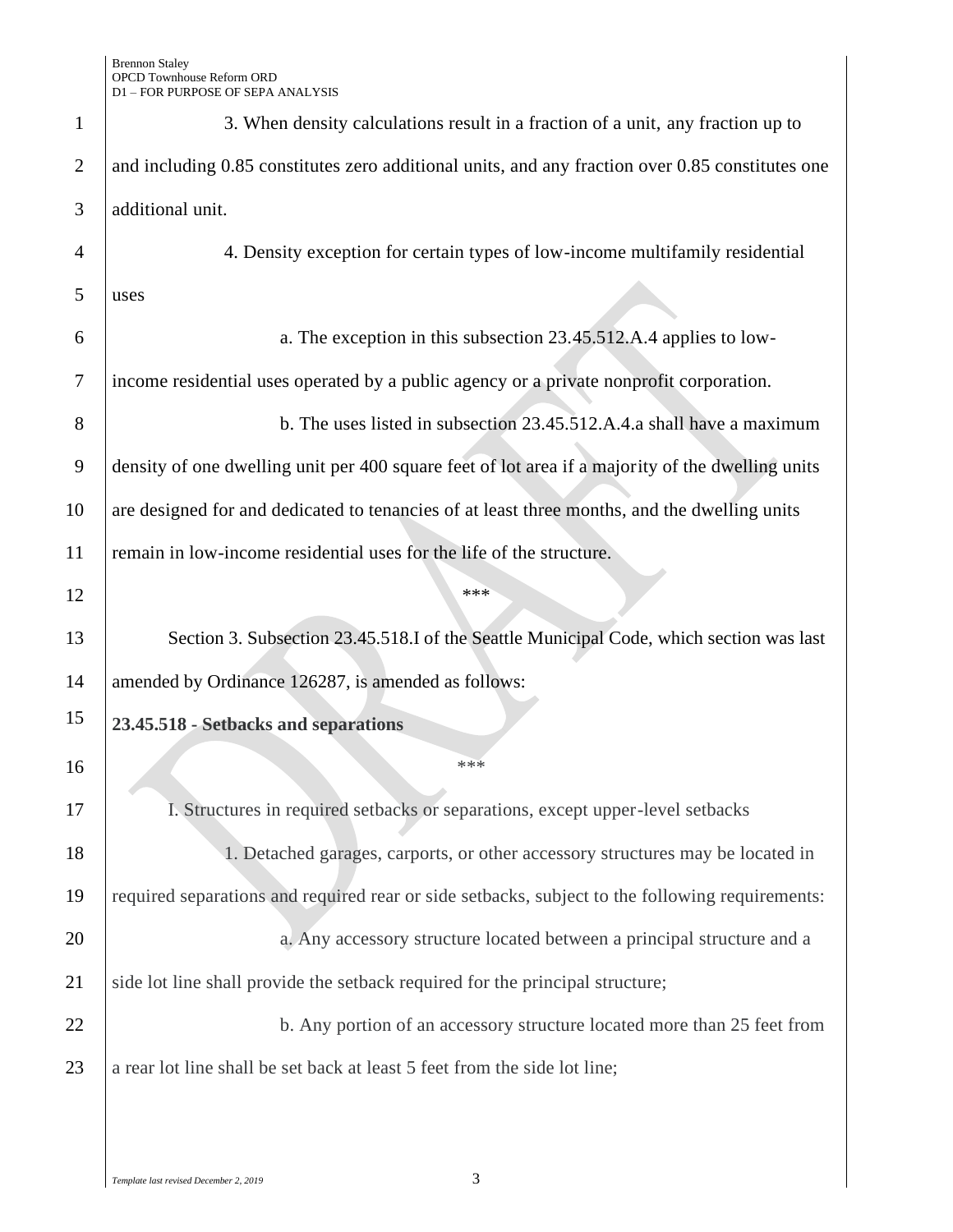| $\mathbf{1}$   | c. Accessory structures shall be set back at least 7 feet from any lot line                        |  |
|----------------|----------------------------------------------------------------------------------------------------|--|
| $\overline{2}$ | that abuts a street; and                                                                           |  |
| 3              | d. Accessory structures shall be separated by at least 3 feet from all                             |  |
| $\overline{4}$ | principal structures, including the eaves, gutters, and other projecting features of the principal |  |
| 5              | structure.                                                                                         |  |
| 6              | 2. Ramps or other devices necessary for access for the disabled and elderly that                   |  |
| $\tau$         | meet the Seattle Residential Code, Chapter 3, or Seattle Building Code, Chapter 11,                |  |
| 8              | Accessibility, are permitted in any required setback or separation.                                |  |
| 9              | 3. Uncovered, unenclosed pedestrian bridges, necessary for access and 5 feet or                    |  |
| 10             | less in width, are permitted in any required setback or separation.                                |  |
| 11             | 4. Underground structures are permitted in any required setback or separation.                     |  |
| 12             | 5. Solar collectors may be permitted in required setbacks or separations,                          |  |
| 13             | pursuant to the provisions of Section 23.45.545.                                                   |  |
| 14             | 6. Freestanding ((structures,)) signs, bike racks, and similar unenclosed                          |  |
| 15             | structures that are 6 feet or less in height above existing or finished grade, whichever is lower, |  |
| 16             | may be erected in each required setback or separation, provided that signs meet the provisions     |  |
| 17             | of Chapter 23.55, Signs.                                                                           |  |
| 18             | 7. Fences                                                                                          |  |
| 19             | a. Fences no greater than 6 feet in height are permitted in any required                           |  |
| 20             | setback or separation, except that fences in the required front setback extended to side lot       |  |
| 21             | lines or in street side setbacks extended to the front and rear lot lines may not exceed 4 feet in |  |
| 22             | height. Fences located on top of a bulkhead or retaining wall are also limited to 4 feet. If a     |  |
|                |                                                                                                    |  |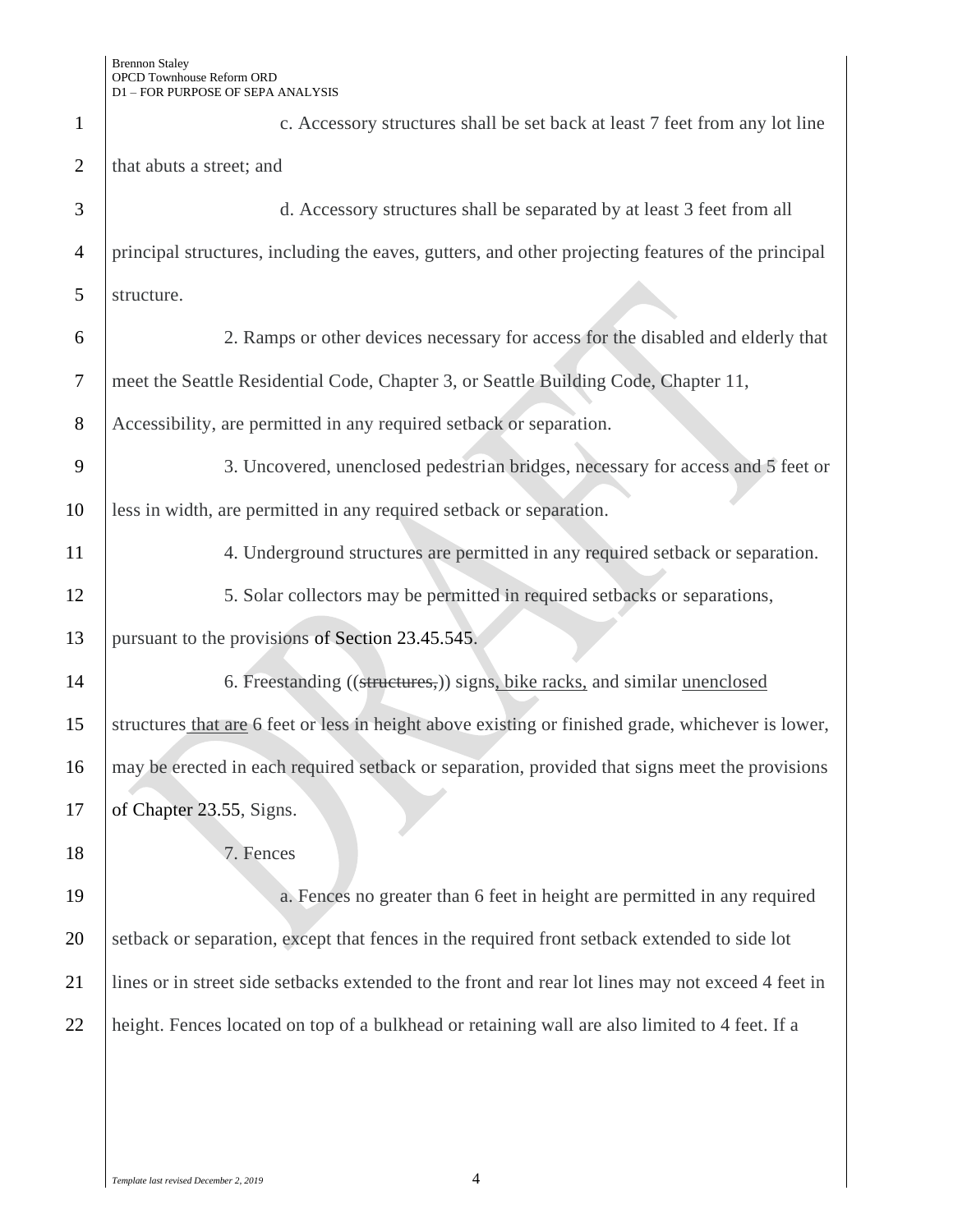| $\mathbf{1}$   | fence is placed on top of a new bulkhead or retaining wall used to raise grade, the maximum     |  |
|----------------|-------------------------------------------------------------------------------------------------|--|
| $\mathfrak{2}$ | combined height is limited to 9.5 feet.                                                         |  |
| 3              | b. Up to 2 feet of additional height for architectural features such as                         |  |
| $\overline{4}$ | arbors or trellises on the top of a fence is permitted, if the architectural features are       |  |
| 5              | predominately open.                                                                             |  |
| 6              | c. Fence height may be averaged along sloping grades for each 6-foot-                           |  |
| $\tau$         | long segment of the fence, but in no case may any portion of the fence exceed 8 feet in height  |  |
| $8\,$          | when the height permitted by subsection 23.45.518.I.7.a is 6 feet, or 6 feet in height when the |  |
| $\mathbf{9}$   | height permitted by subsection 23.45.518.I.7.a is 4 feet.                                       |  |
| 10             | 8. Bulkheads and retaining walls                                                                |  |
| 11             | a. Bulkheads and retaining walls used to raise grade may be placed in                           |  |
| 12             | each required setback if they are limited to 6 feet in height, measured above existing grade. A |  |
| 13             | guardrail no higher than 42 inches may be placed on top of a bulkhead or retaining wall         |  |
| 14             | existing as of January 3, 1997.                                                                 |  |
| 15             | b. Bulkheads and retaining walls used to protect a cut into existing                            |  |
| 16             | grade may not exceed the minimum height necessary to support the cut or 6 feet measured         |  |
| 17             | from the finished grade on the low side, whichever is greater. If the bulkhead is measured      |  |
| 18             | from the low side and it exceeds 6 feet, an open guardrail of no more than 42 inches meeting    |  |
| 19             | Seattle Residential Code or Seattle Building Code requirements may be placed on top of the      |  |
| 20             | bulkhead or retaining wall. Any fence shall be set back a minimum of 3 feet from such a         |  |
| 21             | bulkhead or retaining wall.                                                                     |  |
| 22             | 9. Arbors may be permitted in required set backs or separation under the                        |  |
| 23             | following conditions:                                                                           |  |
|                |                                                                                                 |  |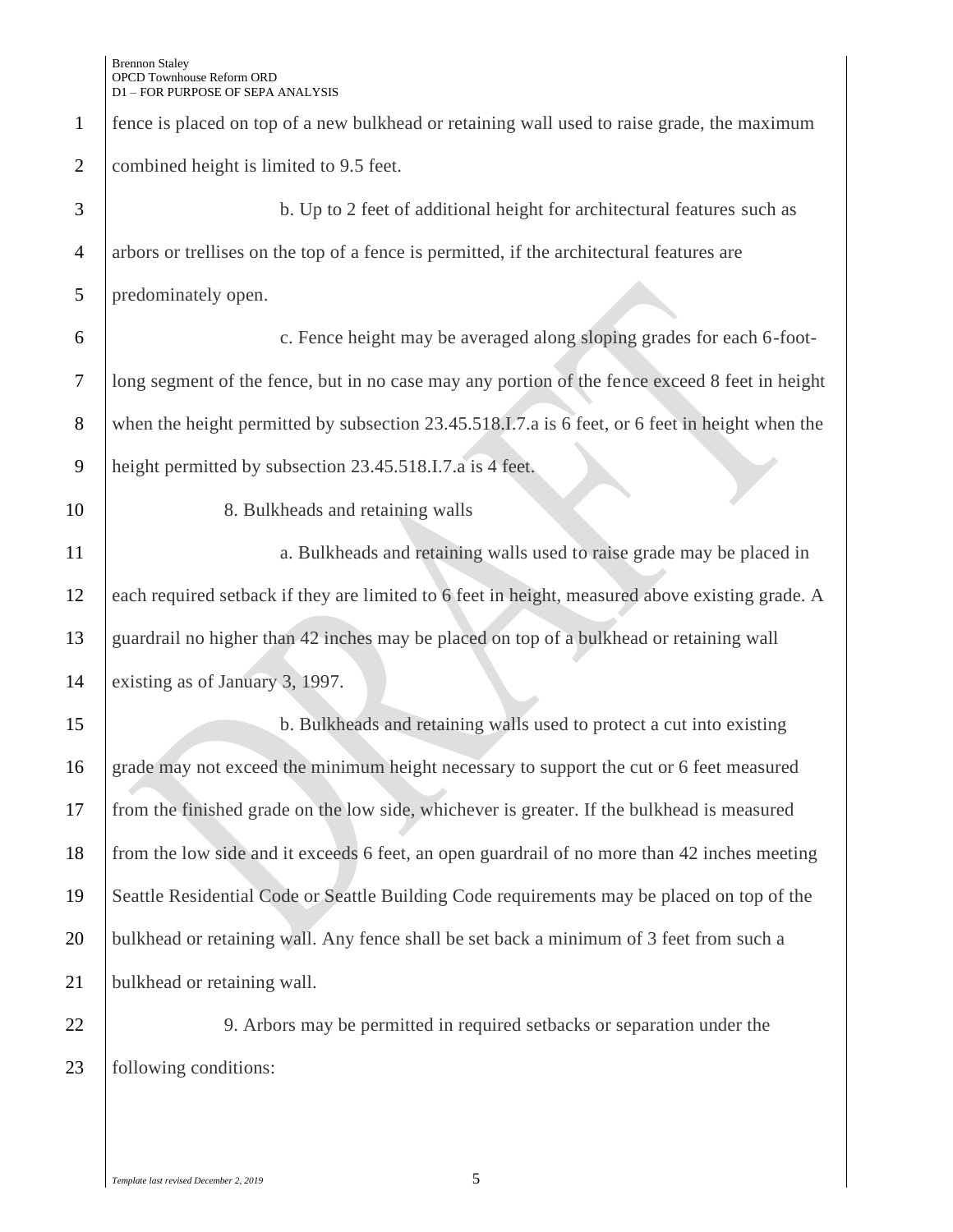| $\mathbf{1}$   | a. In each required setback or separation, an arbor may be erected with                         |  |
|----------------|-------------------------------------------------------------------------------------------------|--|
| $\overline{2}$ | no more than a 40-square-foot footprint, measured on a horizontal roof plane inclusive of       |  |
| 3              | eaves, to a maximum height of 8 feet. At least 50 percent of both the sides and the roof of the |  |
| $\overline{4}$ | arbor shall be open, or, if latticework is used, there shall be a minimum opening of 2 inches   |  |
| 5              | between crosspieces.                                                                            |  |
| 6              | b. In each required setback abutting a street, an arbor over a private                          |  |
| 7              | pedestrian walkway with no more than a 30-square-foot footprint, measured on the horizontal     |  |
| $8\phantom{1}$ | roof plane and inclusive of eaves, may be erected to a maximum height of 8 feet. At least 50    |  |
| 9              | percent of the sides of the arbor shall open, or, if latticework is used, there shall be a      |  |
| 10             | minimum opening of 2 inches between crosspieces.                                                |  |
| 11             | 10. Above-grade green stormwater infrastructure (GSI) features are allowed                      |  |
| 12             | without setback or separation restrictions if:                                                  |  |
| 13             | a. Each above-grade GSI feature is no more than 4.5 feet tall, excluding                        |  |
| 14             | piping;                                                                                         |  |
| 15             | b. Each above-grade GSI feature is no more than 4 feet wide; and                                |  |
| 16             | c. The total storage capacity of all above-grade GSI features is no                             |  |
| 17             | greater than 600 gallons.                                                                       |  |
| 18             | 11. Above-grade GSI features larger than what is allowed in subsection                          |  |
| 19             | 23.45.518.I.10 are allowed within a required setback or separation if:                          |  |
| 20             | a. Above-grade GSI features do not exceed ten percent coverage of any                           |  |
| 21             | one setback or separation area;                                                                 |  |
| 22             | b. No portion of an above-grade GSI feature is located closer than 2.5                          |  |
| 23             | feet from a side lot line; and                                                                  |  |
|                |                                                                                                 |  |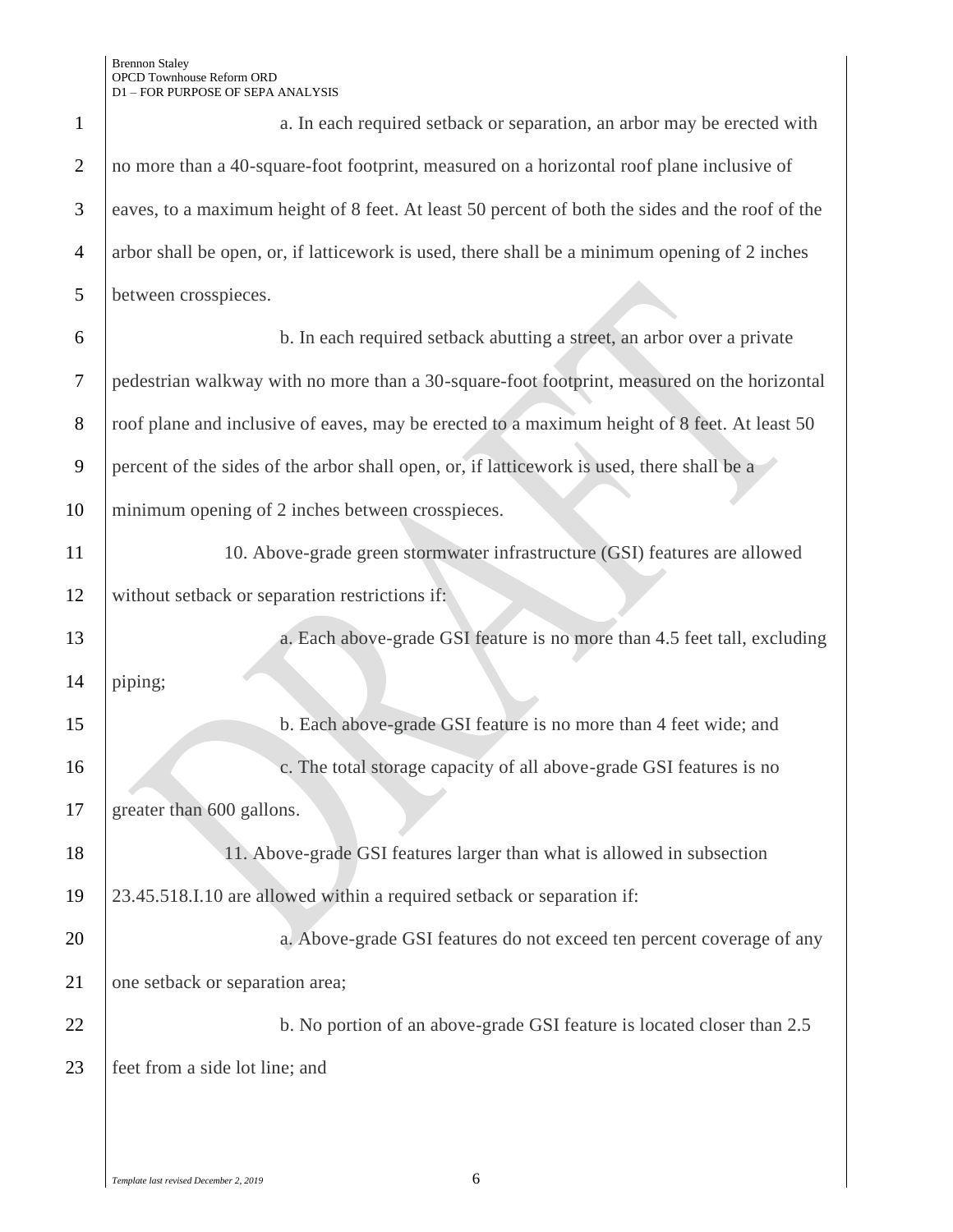| $\mathbf 1$    | c. No portion of an above-grade GSI feature projects more than 5 feet                        |  |
|----------------|----------------------------------------------------------------------------------------------|--|
| $\overline{2}$ | into a front or rear setback area.                                                           |  |
| 3              | 12. Mechanical equipment. Heat pumps and similar mechanical equipment, not                   |  |
| $\overline{4}$ | including incinerators, are permitted in required setbacks if they comply with the           |  |
| 5              | requirements of Chapter 25.08. No heat pump or similar equipment shall be located within 3   |  |
| 6              | feet of any lot line. Charging devices for electric cars are considered mechanical equipment |  |
| $\tau$         | and are permitted in required setbacks if not located within 3 feet of any lot line.         |  |
| 8              | 13. Detached accessory structures up to 10 feet in height and used exclusively               |  |
| 9              | for required bike parking are allowed in required separations.                               |  |
| 10             | ***                                                                                          |  |
| 11             | Section 4. Section 23.45.536 of the Seattle Municipal Code, which section was last           |  |
| 12             | amended by Ordinance 125791, is amended as follows:                                          |  |
| 13             | 23.45.536 - Parking location, access, and screening                                          |  |
| 14             | A. Off-street parking spaces are required to the extent provided in Chapter 23.54.           |  |
| 15             | B. Location of parking                                                                       |  |
| 16             | 1. If parking is required, it shall be located on the same lot as the use requiring the      |  |
| 17             | parking, except as otherwise provided in this subsection 23.45.536.B.                        |  |
| 18             | 2. Surface parking                                                                           |  |
| 19             | a. Except as otherwise provided in this subsection 23.45.536.B, surface                      |  |
| 20             | parking may be located anywhere on a lot except:                                             |  |
|                |                                                                                              |  |
| 21             | 1) Between a principal structure and a street lot line;                                      |  |
| 22             | 2) In the required front setback or side street side setback; and                            |  |
| 23             | 3) Within 20 feet of any street lot line.                                                    |  |
|                |                                                                                              |  |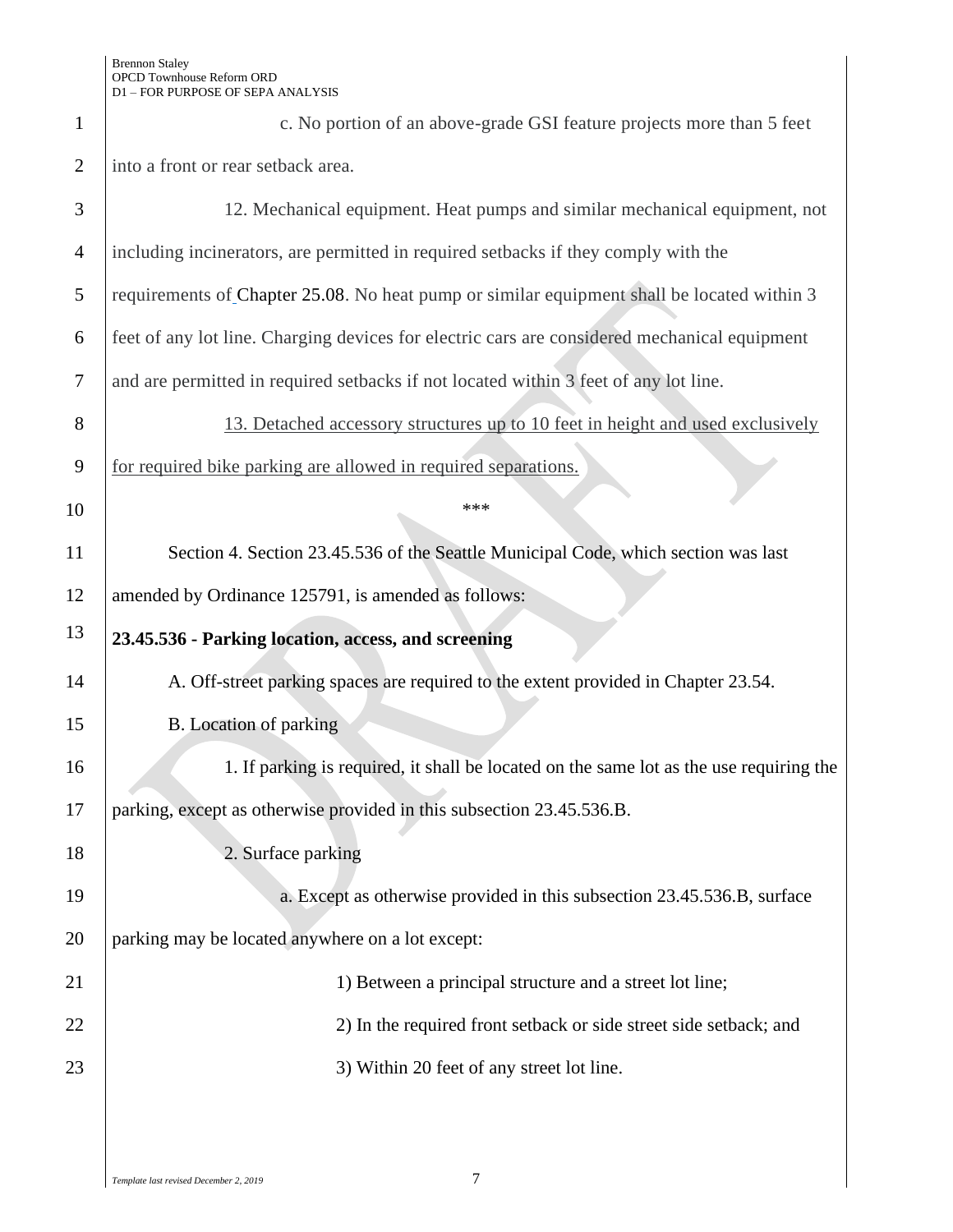| $\mathbf{1}$   | b. If access is taken directly from an alley, surface parking may be located                          |  |
|----------------|-------------------------------------------------------------------------------------------------------|--|
| $\overline{2}$ | anywhere within $((25))$ 26 feet from an alley lot line provided it is no closer than 7 feet to any   |  |
| 3              | street lot line.                                                                                      |  |
| $\overline{4}$ | 3. Parking in a structure. Parking may be located in a structure or under a                           |  |
| 5              | structure, provided that no portion of a garage that is higher than 4 feet above existing or finished |  |
| 6              | grade, whichever is lower, shall be closer to a street lot line than any part of the street-level,    |  |
| $\tau$         | street-facing facade of the structure in which it is located;                                         |  |
| 8              | 4. On a through lot, parking may be located between the structure and one front                       |  |
| $\overline{9}$ | lot line. The front setback in which the parking may be located will be determined by the             |  |
| 10             | Director based on the prevailing character and setback patterns of the block.                         |  |
| 11             | 5. On waterfront lots in the Shoreline District, parking may be located between                       |  |
| 12             | the structure and the front lot line, if necessary to prevent blockage of view corridors or to keep   |  |
| 13             | parking away from the edge of the water, as required by Chapter 23.60A, Shoreline Master              |  |
| 14             | Program Regulations.                                                                                  |  |
| 15             | 6. Parking that is required and accessory to a residential or non-residential use                     |  |
| 16             | may be located on a lot within 800 feet of the lot where the use that requires the parking is         |  |
| 17             | located, provided that:                                                                               |  |
| 18             | a. The lot is not located in a single-family zone; and                                                |  |
| 19             | b. The requirements of Section 23.54.025 for required parking are met.                                |  |
| 20             | ***                                                                                                   |  |
| 21             | Section 5. Section 23.54.015 of the Seattle Municipal Code, which section was last                    |  |
| 22             | amended by Ordinance 126287, is amended as follows:                                                   |  |
| 23             | 23.54.015 - Required parking and maximum parking limits                                               |  |
|                |                                                                                                       |  |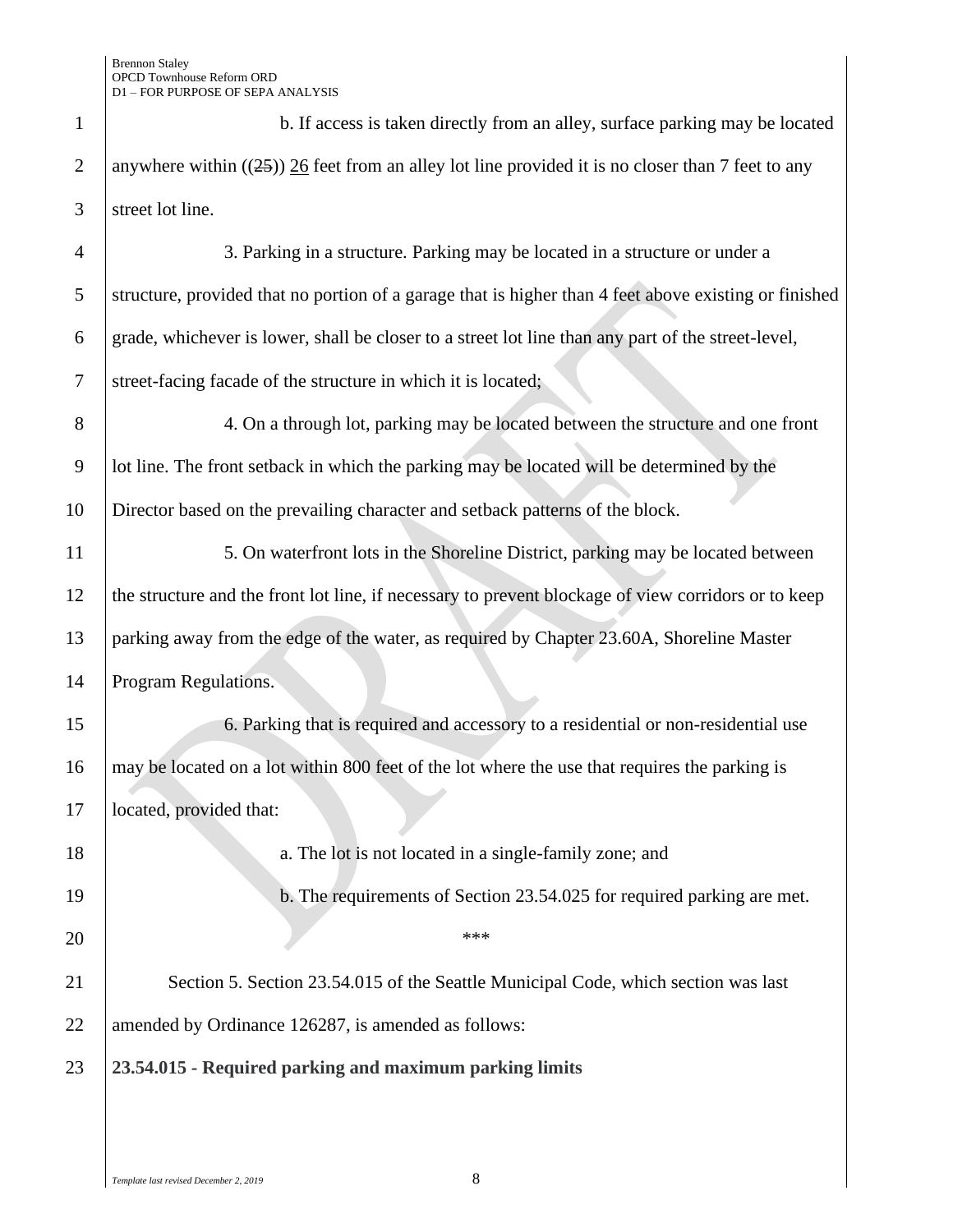$\begin{array}{|c|c|c|c|c|}\n1 & & & & \text{***}\n\end{array}$ 

2 | K. Bicycle parking. The minimum number of parking spaces for bicycles required for specified uses is set forth in Table D for 23.54.015. Long-term parking for bicycles shall be for bicycles parked four or more hours. Short-term parking for bicycles shall be for bicycles 5 parked less than four hours. In the case of a use not shown on Table D for 23.54.015, one bicycle parking space per 10,000 gross square feet of either short- or long-term bicycle parking is required, except single-family residential use is exempt from bicycle parking requirements. The minimum requirements are based upon gross floor area of the use in a structure minus gross floor area in parking uses, or the square footage of the use when located outside of an enclosed structure, or as otherwise specified.

11 1. Rounding. For long-term bicycle parking, calculation of the minimum 12 requirement shall round up the result to the nearest whole number. For short-term bicycle 13 parking, calculation of the minimum requirement shall round up the result to the nearest whole 14 even number.

 2. Performance standards. Provide bicycle parking in a highly visible, safe, and convenient location, emphasizing user convenience and theft deterrence, based on rules promulgated by the Director of the Seattle Department of Transportation that address the 18 considerations in this subsection 23.54.015.K.2.

 a. Provide secure locations and arrangements of long-term bicycle parking, with features such as locked rooms or cages and bicycle lockers. The bicycle parking 21 Should be installed in a manner that avoids creating conflicts with automobile accesses and driveways.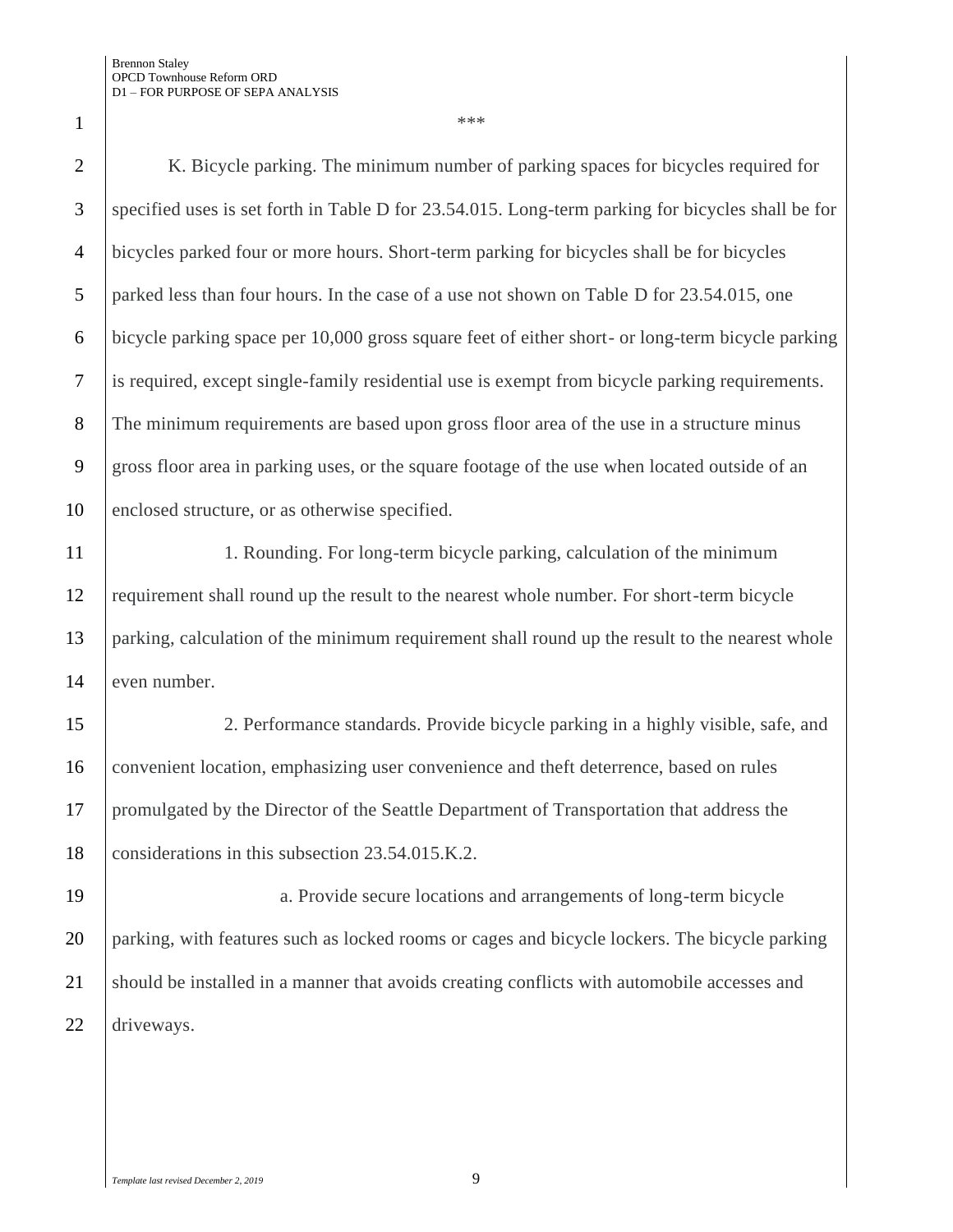| $\mathbf{1}$   | b. For a garage with bicycle parking and motor vehicle parking for more                              |  |
|----------------|------------------------------------------------------------------------------------------------------|--|
| $\overline{2}$ | than two dwelling units, provide pedestrian and bicycle access to long-term bicycle parking          |  |
| 3              | that is separate from other vehicular entry and egress points or uses the same entry or egress       |  |
| $\overline{4}$ | point but has a marked walkway for pedestrians and bicyclists.                                       |  |
| 5              | c. Provide adequate lighting in the bicycle parking area and access routes                           |  |
| 6              | to it.                                                                                               |  |
| 7              | d. If short-term bicycle parking facilities are not clearly visible from the                         |  |
| 8              | street or sidewalk or adjacent on-street bicycle facilities, install directional signage in adequate |  |
| 9              | amounts and in highly visible locations in a manner that promotes easy wayfinding for                |  |
| 10             | bicyclists.                                                                                          |  |
| 11             | e. Provide signage to long-term bicycle parking that is oriented to                                  |  |
| 12             | building users.                                                                                      |  |
| 13             | f. Long-term bicycle parking shall be located where bicyclists are not                               |  |
| 14             | required to carry bicycles on exterior stairs with more than five steps to access the parking. The   |  |
| 15             | Director, as a Type I decision, may allow long-term bicycle parking for rowhouse and                 |  |
| 16             | townhouse development to be accessed by stairs with more than five steps, if the slope of the        |  |
| 17             | lot makes access with five or fewer steps infeasible.                                                |  |
| 18             | g. Where practicable, long-term bicycle parking shall include a variety of                           |  |
| 19             | rack types to accommodate different types of bicycles.                                               |  |
| 20             | h. Install bicycle parking hardware so that it can perform to its                                    |  |
| 21             | manufacturer's specifications and any design criteria promulgated by the Director of the Seattle     |  |
| 22             | Department of Transportation, allowing adequate clearance for bicycles and their riders.             |  |
|                |                                                                                                      |  |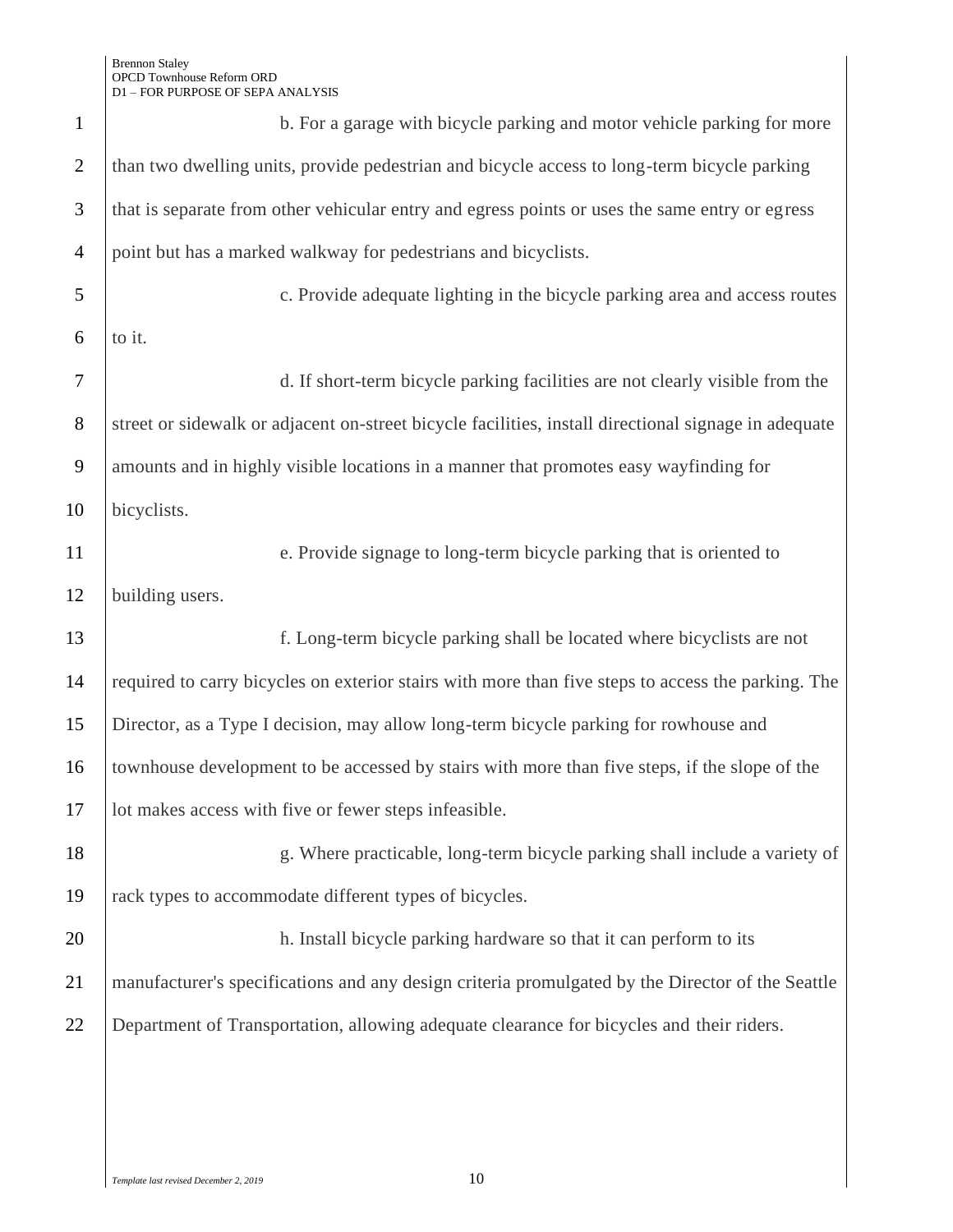| $\mathbf{1}$   | i. Provide full weather protection for all required long-term bicycle                            |
|----------------|--------------------------------------------------------------------------------------------------|
| $\overline{2}$ | parking.                                                                                         |
| 3              | 3. Location of bicycle parking                                                                   |
| $\overline{4}$ | a. Long-term bicycle parking required for residential uses shall be                              |
| 5              | located on-site except as provided in subsection 23.54.015.K.3.c.                                |
| 6              | b. Short-term bicycle parking may be provided on the lot or in an                                |
| $\overline{7}$ | adjacent right-of-way, subject to approval by the Director of the Seattle Department of          |
| 8              | Transportation, or as provided in subsection 23.54.015.K.3.c.                                    |
| 9              | c. Both long term and short-term bicycle parking for residential uses may                        |
| 10             | be provided off-site if within 600 feet of the residential use to which the bicycle parking is   |
| 11             | accessory and if the site of the bicycle parking is functionally interrelated to the site of the |
| 12             | residential use to which the bicycle parking is accessory, such as within a unit lot subdivision |
| 13             | or if the sites are connected by access easements, or if a covenant or similar property right is |
| 14             | established to allow use of the off-site bicycle parking.                                        |
| 15             | 4. Long-term bicycle parking required for small efficiency dwelling units and                    |
| 16             | congregate residence sleeping rooms is required to be covered for full weather protection. If    |
| 17             | the required, covered long-term bicycle parking is located inside the building that contains     |
| 18             | small efficiency dwelling units or congregate residence sleeping rooms, the space required to    |
| 19             | provide the required long-term bicycle parking shall be exempt from floor area ratio (FAR)       |
| 20             | limits. Covered long-term bicycle parking that is provided beyond the required bicycle parking   |
| 21             | shall not be exempt from FAR limits.                                                             |
| 22             | 5. Bicycle parking facilities shared by more than one use are encouraged.                        |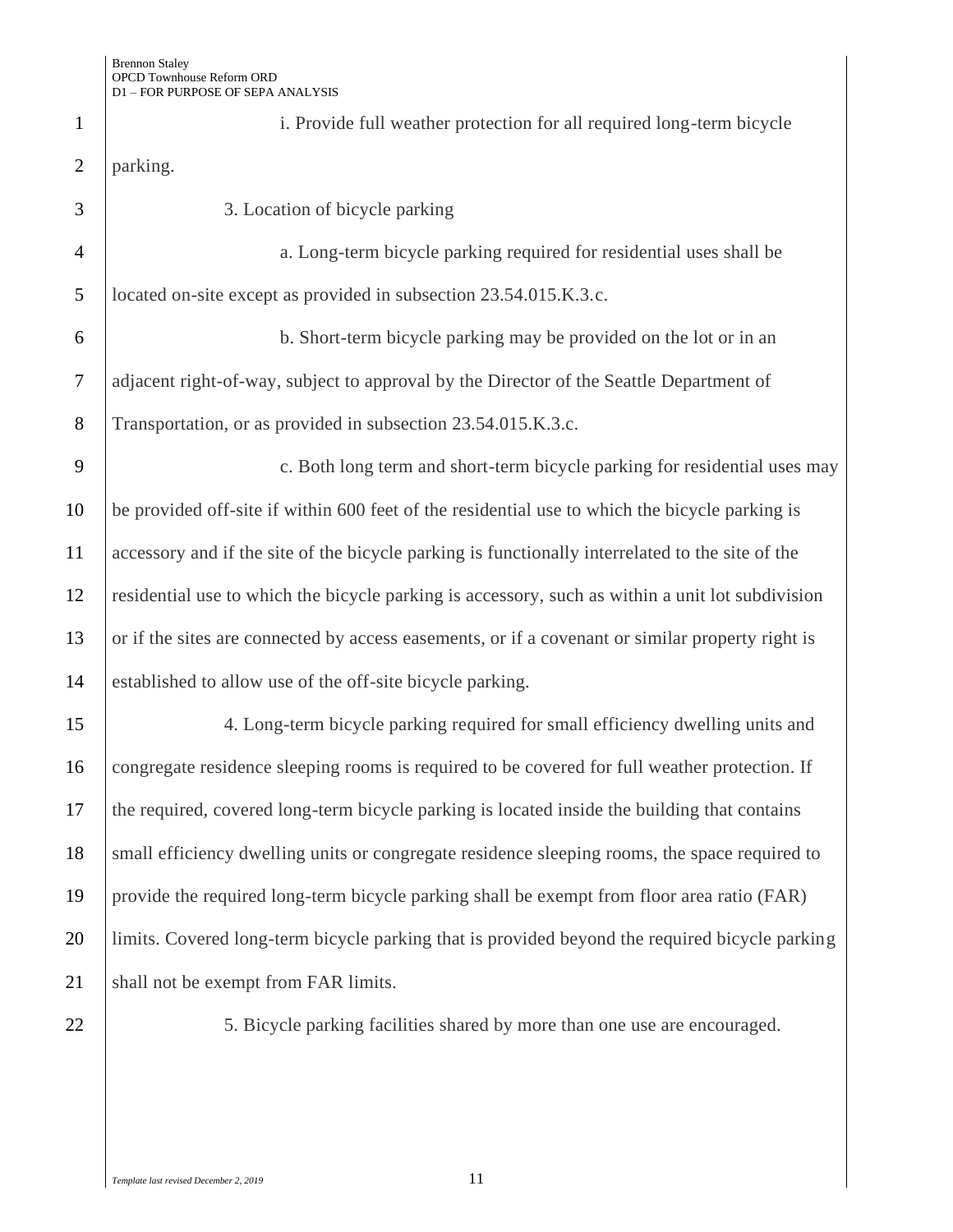| $\mathbf{1}$   | 6. Except as provided in subsection 23.54.015.K.7, bicycle parking facilities                   |  |
|----------------|-------------------------------------------------------------------------------------------------|--|
| $\overline{2}$ | required for non-residential uses shall be located:                                             |  |
| 3              | a. On the lot; or                                                                               |  |
| $\overline{4}$ | b. For a functionally interrelated campus containing more than one                              |  |
| 5              | building, in a shared bicycle parking facility within 600 feet of the lot; or                   |  |
| 6              | c. Short-term bicycle parking may be provided in an adjacent right-of-                          |  |
| $\overline{7}$ | way, subject to approval by the Director of the Seattle Department of Transportation.           |  |
| 8              | 7. For non-residential uses on a functionally interrelated campus containing                    |  |
| 9              | more than one building, both long-term and short-term bicycle parking may be located in an      |  |
| 10             | off-site location within 600 feet of the lot, and short-term public bicycle parking may be      |  |
| 11             | provided in a right-of-way, subject to approval by the Director of the Seattle Department of    |  |
| 12             | Transportation. The Director of the Seattle Department of Transportation may consider           |  |
| 13             | whether bicycle parking in the public place shall be sufficient in quality to effectively serve |  |
| 14             | bicycle parking demand from the site.                                                           |  |
| 15             | 8. Bicycle commuter shower facilities. Structures containing 100,000 square feet                |  |
| 16             | or more of office use floor area shall include shower facilities and clothing storage areas for |  |
| 17             | bicycle commuters. Two showers shall be required for every 100,000 square feet of office use.   |  |
| 18             | They shall be available in a manner that results in equal shower access for all users. The      |  |
| 19             | facilities shall be for the use of the employees and occupants of the building, and shall be    |  |
| 20             | located where they are easily accessible to bicycle parking facilities, which may include in    |  |
| 21             | places accessible by elevator from the bicycle parking location.                                |  |
|                |                                                                                                 |  |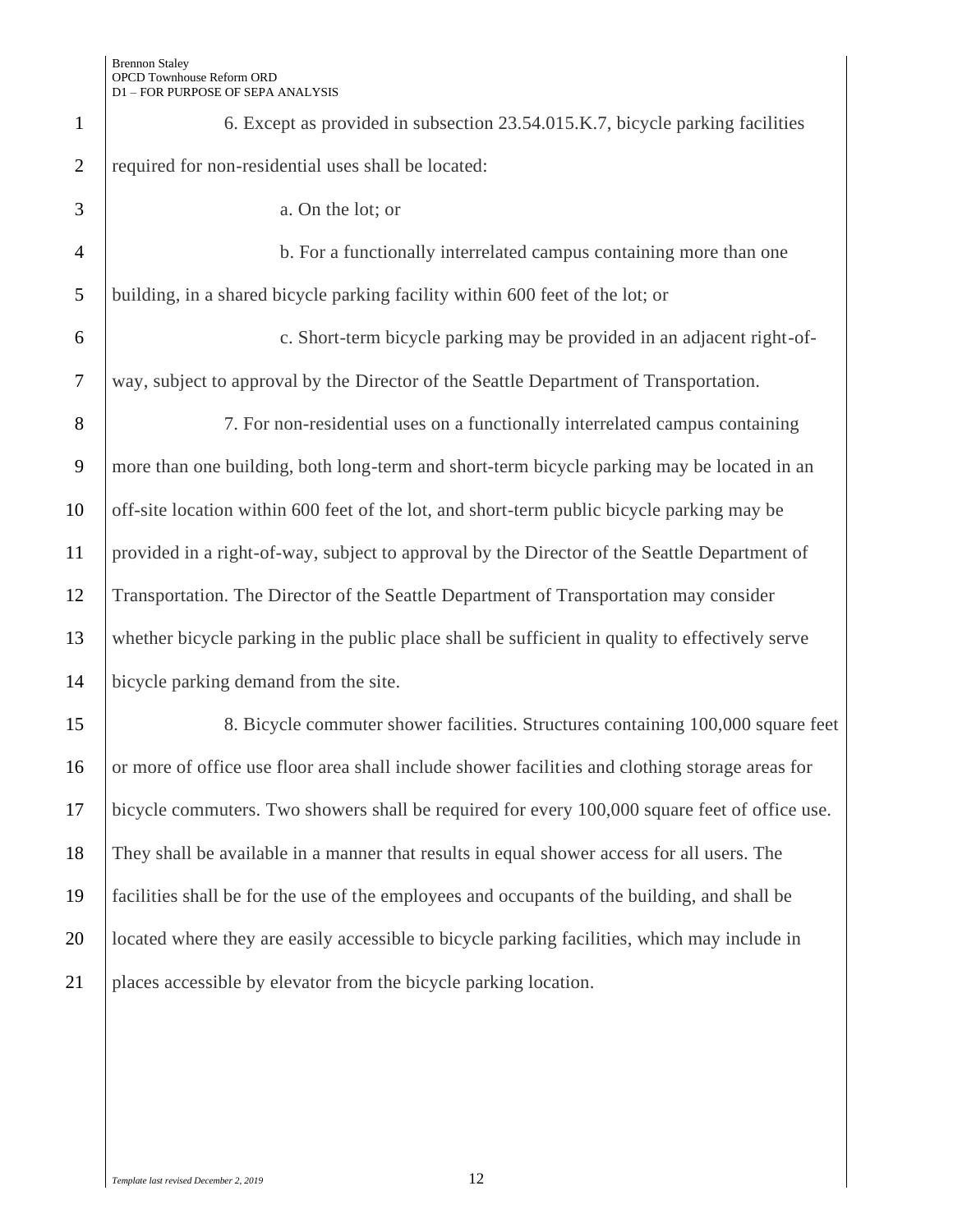| 2                             | I |
|-------------------------------|---|
| 3                             |   |
| $\overline{\phantom{a}}$<br>Z |   |
| 5                             |   |
| 6                             |   |
|                               |   |

1 9. Bicycle parking spaces within dwelling units $((, \text{other than a private garage}))$ 

or on balconies do not count toward the bicycle parking requirement, except if the bike

parking spaces are located:

 $7$  | \*\*\*

a. in a private garage; or

# 5 b. within the ground floor of a dwelling unit in a townhouse or

rowhouse development.

|             | Table D for 23.54.015                                                        |                           |                                                                                            |
|-------------|------------------------------------------------------------------------------|---------------------------|--------------------------------------------------------------------------------------------|
|             | Parking for Bicycles <sup>1</sup>                                            |                           |                                                                                            |
| Use         |                                                                              | Bike parking requirements |                                                                                            |
|             |                                                                              | Long-term                 | Short-term                                                                                 |
|             | A. COMMERCIAL USES                                                           |                           |                                                                                            |
| A.1.        | Eating and drinking<br>establishments                                        | 1 per 5,000 square feet   | 1 per 1,000 square feet                                                                    |
| A.2.        | Entertainment uses other<br>than theaters and spectator<br>sports facilities | 1 per 10,000 square feet  | Equivalent to 5 percent of<br>maximum building capacity<br>rating                          |
|             | A.2.a Theaters and<br>spectator sports<br>facilities                         | 1 per 10,000 square feet  | Equivalent to 8 percent of<br>maximum building capacity<br>rating $2$                      |
|             | A.3. Lodging uses                                                            | 3 per 40 rentable rooms   | 1 per 20 rentable rooms plus 1<br>per 4,000 square feet of<br>conference and meeting rooms |
|             | A.4. Medical services                                                        | 1 per 4,000 square feet   | 1 per 2,000 square feet                                                                    |
| A.5.        | Offices and laboratories,<br>research and development                        | 1 per 2,000 square feet   | 1 per 10,000 square feet                                                                   |
|             | A.6. Sales and services, general                                             | 1 per 4,000 square feet   | 1 per 2,000 square feet                                                                    |
| A.7.        | Sales and services, heavy                                                    | 1 per 4,000 square feet   | 1 per 10,000 square feet of<br>occupied floor area; 2 spaces<br>minimum                    |
|             | <b>B. INSTITUTIONS</b>                                                       |                           |                                                                                            |
| B.1.        | Institutions not listed below 1 per 4,000 square feet                        |                           | 1 per $10,000$ square feet                                                                 |
| B.2.        | Child care centers                                                           | 1 per 4,000 square feet   | 1 per 20 children. 2 spaces<br>minimum                                                     |
|             | B.3. Colleges                                                                | 1 per 5,000 square feet   | 1 per 2,500 square feet                                                                    |
| B.4.        | Community clubs or centers 1 per 4,000 square feet                           |                           | 1 per 1,000 square feet                                                                    |
| <b>B.5.</b> | Hospitals                                                                    | 1 per 4,000 square feet   | 1 per 10,000 square feet                                                                   |
| B.6.        | Libraries                                                                    | 1 per 4,000 square feet   | 1 per 2,000 square feet                                                                    |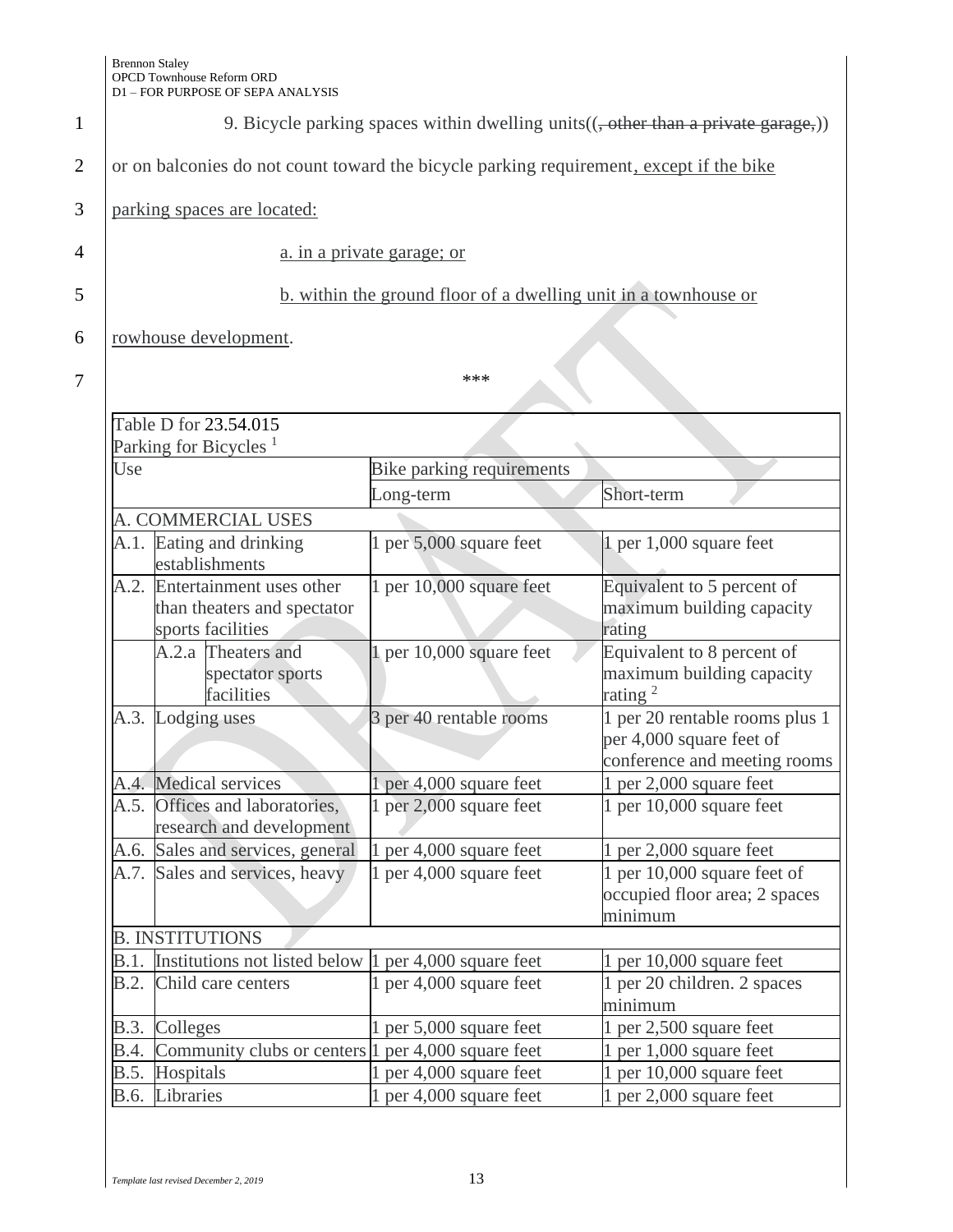| <b>B.7.</b> | Museums                                 | 1 per 4,000 square feet         | 1 per 2,000 square feet         |
|-------------|-----------------------------------------|---------------------------------|---------------------------------|
|             | <b>B.8.</b> Religious facilities        | 1 per 4,000 square feet         | 1 per 2,000 square feet         |
| B.9.        | Schools, primary and                    | 3 per classroom                 | 1 per classroom                 |
|             | secondary                               |                                 |                                 |
|             | B.10. Vocational or fine arts           | 1 per 5,000 square feet         | 1 per 2,500 square feet         |
|             | schools                                 |                                 |                                 |
|             | C. MANUFACTURING USES                   | 1 per 4,000 square feet         | 1 per 20,000 square feet        |
|             | D. RESIDENTIAL USES <sup>3</sup>        |                                 |                                 |
|             | D.1. Congregate residences <sup>4</sup> | 1 per sleeping room             | 1 per 20 sleeping rooms. 2      |
|             |                                         |                                 | spaces minimum                  |
|             | D.2. Multi-family structures            | 1 per dwelling unit             | 1 per 20 dwelling units         |
|             | other than townhouse and                |                                 |                                 |
|             | rowhouse developments <sup>4,5</sup>    |                                 |                                 |
| D.3         | Single-family residences                | None                            | None                            |
| D.4.        | Townhouse and rowhouse                  | 1 per dwelling unit             | None                            |
|             | developments <sup>5</sup>               |                                 |                                 |
|             | E. TRANSPORTATION FACILITIES            |                                 |                                 |
| E.1.        | Park and ride facilities on             | At least $205$                  | At least 10                     |
|             | surface parking lots                    |                                 |                                 |
| E.2.        | Park and ride facilities in             | At least 20 if parking is the   | At least 10 if parking is the   |
|             | parking garages                         | principal use of a property;    | principal use of a property;    |
|             |                                         | zero if non-parking uses are    | zero if non-parking uses are    |
|             |                                         | the principal use of a property | the principal use of a property |
| E.3.        | Flexible-use parking                    | 1 per 20 auto spaces            | None                            |
|             | garages and flexible-use                |                                 |                                 |
|             | parking surface lots                    |                                 |                                 |
| E.4.        | Rail transit facilities and             | Spaces for 5% of projected      | Spaces for 2% of projected      |
|             | passenger terminals                     | AM peak period daily            | AM peak period daily ridership  |
|             |                                         | ridership <sup>6</sup>          |                                 |

Footnotes to Table D for 23.54.015:

Required bicycle parking includes long-term and short-term amounts shown in this table.

<sup>2</sup>The Director may reduce short term bicycle parking requirements for theaters and spectator sport facilities that provide bicycle valet services authorized through a Transportation Management Program. A bicycle valet service is a service that allows bicycles to be temporarily stored in a secure area, such as a monitored bicycle corral.

 $3$  For residential uses, after the first 50 spaces for bicycles are provided, additional spaces are required at three-quarters the ratio shown in this Table D for 23.54.015.

 $^{4}$  For congregate residences that are owned by a not-for-profit entity or charity, or that are licensed by the State and provide supportive services for seniors or persons with disabilities, the Director shall have the discretion to reduce the amount of required bicycle parking if it can be demonstrated that residents are less likely to travel by bicycle.

 ${}^{5}$ For each dwelling rent and income-restricted at or below 60 percent of the median income, there is no minimum required short-term and long-term bicycle parking requirement. Dwelling units qualifying for this provision shall be subject to a housing covenant, regulatory agreement, or other legal instrument recorded on the property title and enforceable by the City of Seattle or other similar entity, which restricts residential unit occupancy to households at or below 60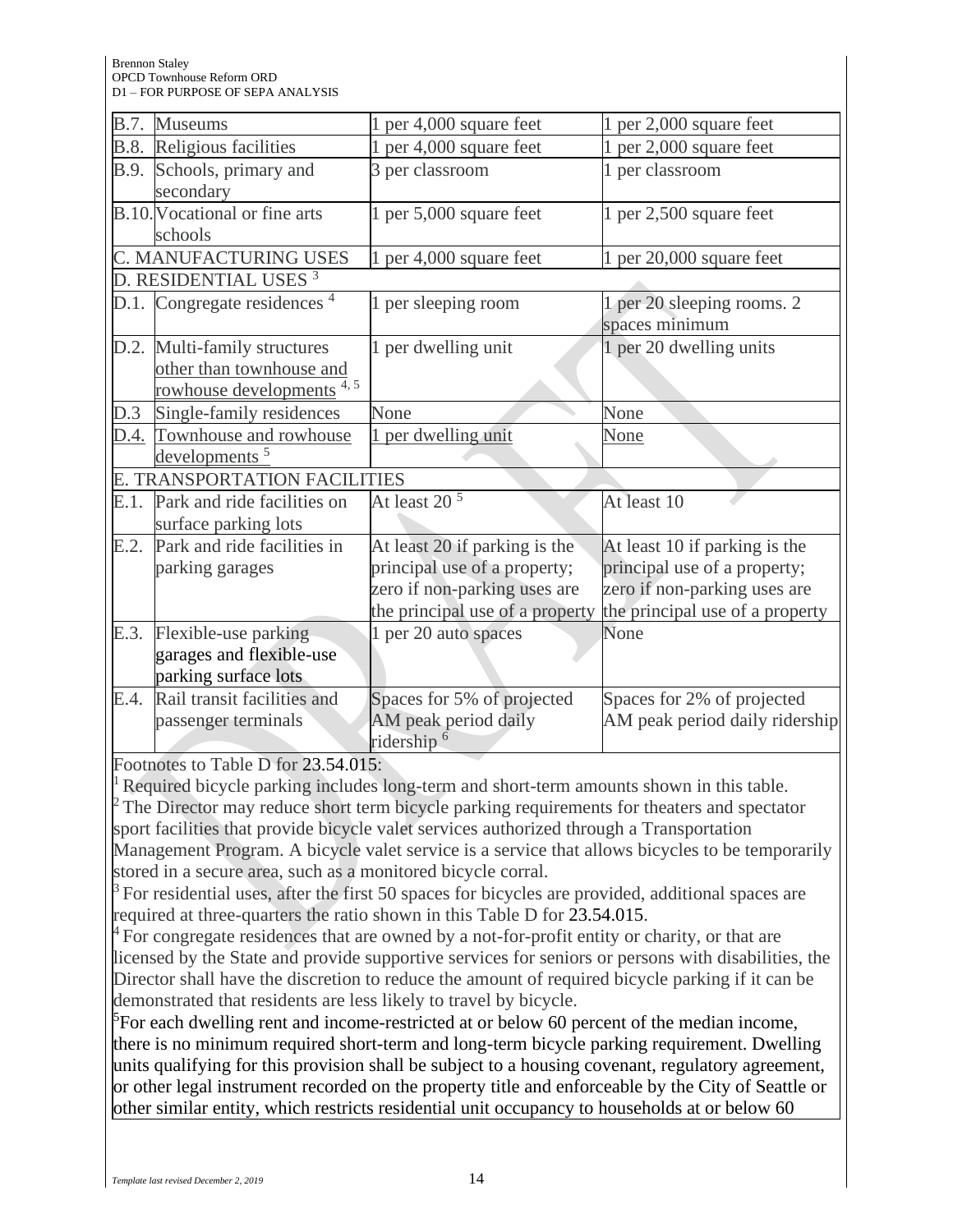|                | percent of median income, without a minimum household income requirement. The housing<br>covenant or regulatory agreement including rent and income restrictions shall be for a term of at<br>least 40 years from the date of issuance of the certificate of occupancy and shall be recorded<br>with the King County Recorder, signed and acknowledged by the owner(s), in a form prescribed<br>by the Director of Housing or the Washington State Housing Finance Commission. If these<br>provisions are applied to a development for housing for persons 55 or more years of age, such<br>housing shall have qualified for exemptions from prohibitions against discrimination against<br>families with children and against age discrimination under all applicable fair housing laws and<br>ordinances.<br>$6$ The Director, in consultation with the Director of the Seattle Department of Transportation,<br>may require more bicycle parking spaces based on the following factors: Area topography;<br>pattern and volume of expected bicycle users; nearby residential and employment density;<br>proximity to the Urban Trails system and other existing and planned bicycle facilities; projected<br>transit ridership and expected access to transit by bicycle; and other relevant transportation and<br>land use information. |
|----------------|---------------------------------------------------------------------------------------------------------------------------------------------------------------------------------------------------------------------------------------------------------------------------------------------------------------------------------------------------------------------------------------------------------------------------------------------------------------------------------------------------------------------------------------------------------------------------------------------------------------------------------------------------------------------------------------------------------------------------------------------------------------------------------------------------------------------------------------------------------------------------------------------------------------------------------------------------------------------------------------------------------------------------------------------------------------------------------------------------------------------------------------------------------------------------------------------------------------------------------------------------------------------------------------------------------------------------------------------|
| $\mathbf{1}$   |                                                                                                                                                                                                                                                                                                                                                                                                                                                                                                                                                                                                                                                                                                                                                                                                                                                                                                                                                                                                                                                                                                                                                                                                                                                                                                                                             |
| $\overline{2}$ | Section 6. Section 23.54.030 of the Seattle Municipal Code, which section was last                                                                                                                                                                                                                                                                                                                                                                                                                                                                                                                                                                                                                                                                                                                                                                                                                                                                                                                                                                                                                                                                                                                                                                                                                                                          |
| 3              | amended by Ordinance 126287, is amended as follows:                                                                                                                                                                                                                                                                                                                                                                                                                                                                                                                                                                                                                                                                                                                                                                                                                                                                                                                                                                                                                                                                                                                                                                                                                                                                                         |
| $\overline{4}$ | 23.54.030 - Parking space and access standards                                                                                                                                                                                                                                                                                                                                                                                                                                                                                                                                                                                                                                                                                                                                                                                                                                                                                                                                                                                                                                                                                                                                                                                                                                                                                              |
| 5              | All parking spaces provided, whether required by Section 23.54.015 or not, and required                                                                                                                                                                                                                                                                                                                                                                                                                                                                                                                                                                                                                                                                                                                                                                                                                                                                                                                                                                                                                                                                                                                                                                                                                                                     |
| 6              | barrier-free parking, shall meet the standards of this Section 23.54.030.                                                                                                                                                                                                                                                                                                                                                                                                                                                                                                                                                                                                                                                                                                                                                                                                                                                                                                                                                                                                                                                                                                                                                                                                                                                                   |
| 7              | A. Parking space dimensions                                                                                                                                                                                                                                                                                                                                                                                                                                                                                                                                                                                                                                                                                                                                                                                                                                                                                                                                                                                                                                                                                                                                                                                                                                                                                                                 |
| 8              | 1. "Large vehicle" means the minimum size of a large vehicle parking space shall                                                                                                                                                                                                                                                                                                                                                                                                                                                                                                                                                                                                                                                                                                                                                                                                                                                                                                                                                                                                                                                                                                                                                                                                                                                            |
| 9              | be 8.5 feet in width and 19 feet in length.                                                                                                                                                                                                                                                                                                                                                                                                                                                                                                                                                                                                                                                                                                                                                                                                                                                                                                                                                                                                                                                                                                                                                                                                                                                                                                 |
| 10             | 2. "Medium vehicle" means the minimum size of a medium vehicle parking space                                                                                                                                                                                                                                                                                                                                                                                                                                                                                                                                                                                                                                                                                                                                                                                                                                                                                                                                                                                                                                                                                                                                                                                                                                                                |
| 11             | shall be 8 feet in width and 16 feet in length.                                                                                                                                                                                                                                                                                                                                                                                                                                                                                                                                                                                                                                                                                                                                                                                                                                                                                                                                                                                                                                                                                                                                                                                                                                                                                             |
| 12             | 3. "Small vehicle" means the minimum size of a small vehicle parking space shall                                                                                                                                                                                                                                                                                                                                                                                                                                                                                                                                                                                                                                                                                                                                                                                                                                                                                                                                                                                                                                                                                                                                                                                                                                                            |
| 13             | be 7.5 feet in width and 15 feet in length.                                                                                                                                                                                                                                                                                                                                                                                                                                                                                                                                                                                                                                                                                                                                                                                                                                                                                                                                                                                                                                                                                                                                                                                                                                                                                                 |
| 14             | 4. "Barrier-free parking" means a parking space meeting the following standards:                                                                                                                                                                                                                                                                                                                                                                                                                                                                                                                                                                                                                                                                                                                                                                                                                                                                                                                                                                                                                                                                                                                                                                                                                                                            |
| 15             | a. Parking spaces shall not be less than 8 feet in width and shall have an                                                                                                                                                                                                                                                                                                                                                                                                                                                                                                                                                                                                                                                                                                                                                                                                                                                                                                                                                                                                                                                                                                                                                                                                                                                                  |
| 16             | adjacent access aisle not less than 5 feet in width. Van-accessible parking spaces shall have an                                                                                                                                                                                                                                                                                                                                                                                                                                                                                                                                                                                                                                                                                                                                                                                                                                                                                                                                                                                                                                                                                                                                                                                                                                            |
|                |                                                                                                                                                                                                                                                                                                                                                                                                                                                                                                                                                                                                                                                                                                                                                                                                                                                                                                                                                                                                                                                                                                                                                                                                                                                                                                                                             |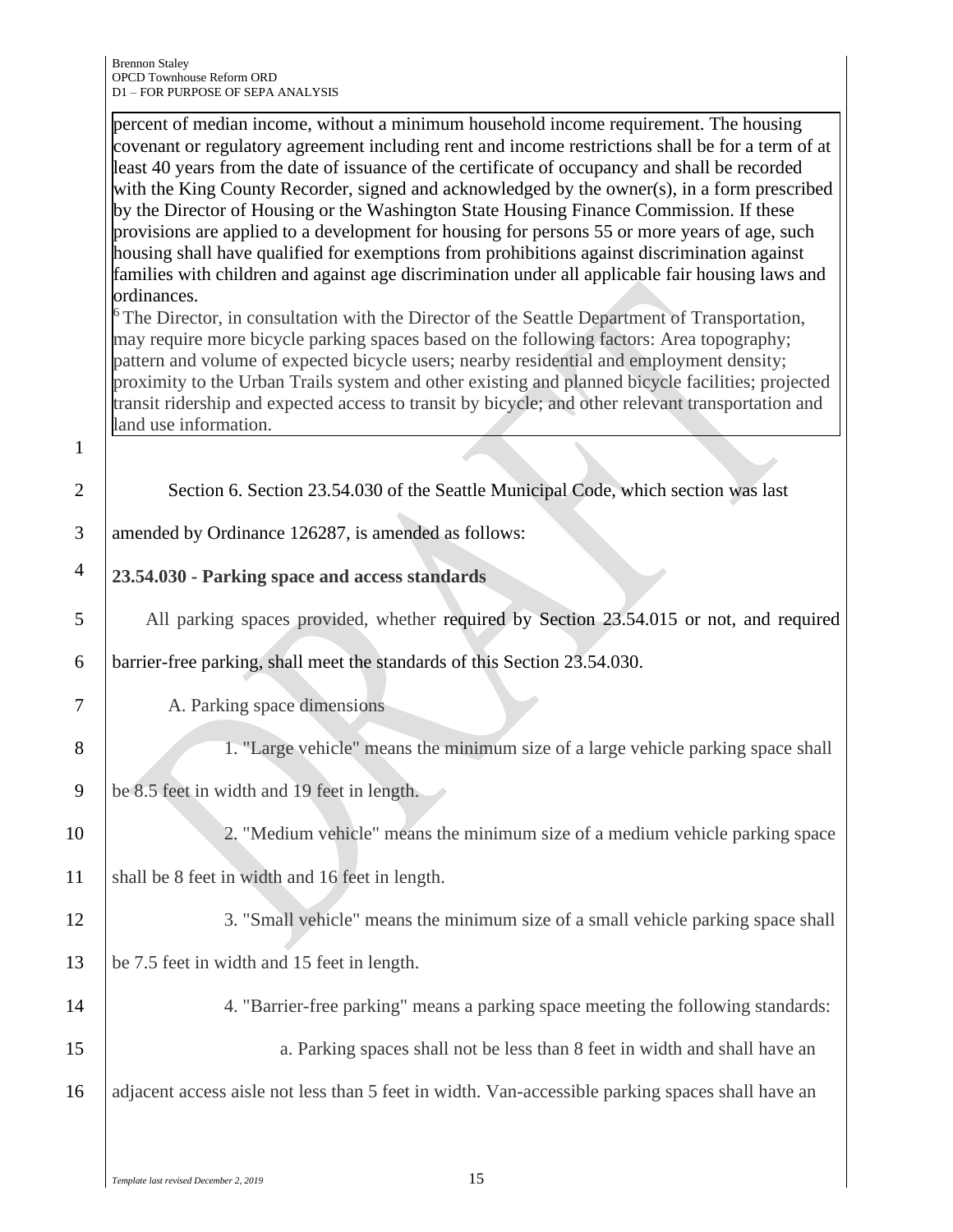| $\mathbf{1}$   | adjacent access aisle not less than 8 feet in width. Where two adjacent spaces are provided, the     |
|----------------|------------------------------------------------------------------------------------------------------|
| $\overline{2}$ | access aisle may be shared between the two spaces. Boundaries of access aisles shall be marked       |
| 3              | so that aisles will not be used as parking space.                                                    |
| $\overline{4}$ | b. A minimum length of 19 feet or when more than one barrier-free                                    |
| 5              | parking space is provided, at least one shall have a minimum length of 19 feet, and other spaces     |
| 6              | may be the lengths of small, medium, or large spaces in approximate proportion to the number of      |
| 7              | each size space provided on the lot.                                                                 |
| 8              | 5. "Tandem parking" means a parking space equal to the width and 2 times the                         |
| 9              | length of the vehicle size standards in subsections 23.54.030.A.1, 23.54.030.A.2, and                |
| 10             | 23.54.030.A.3 for the size of the vehicle to be accommodated.                                        |
| 11             | 6. Columns or other structural elements may encroach into the parking space a                        |
| 12             | maximum of 6 inches on a side, except in the area for car door opening, 5 feet from the              |
| 13             | longitudinal centerline or 4 feet from the transverse centerline of a parking space (see Exhibit A   |
| 14             | for 23.54.030). No wall, post, guardrail, or other obstruction, or lot line, is permitted within the |
| 15             | area for car door opening.                                                                           |
| 16             | 7. If the parking space is next to a lot line and the parking space is parallel to the               |
| 17             | lot line, the minimum width of the space is 9 feet.                                                  |
|                |                                                                                                      |
|                |                                                                                                      |
|                |                                                                                                      |
|                |                                                                                                      |
|                |                                                                                                      |
|                |                                                                                                      |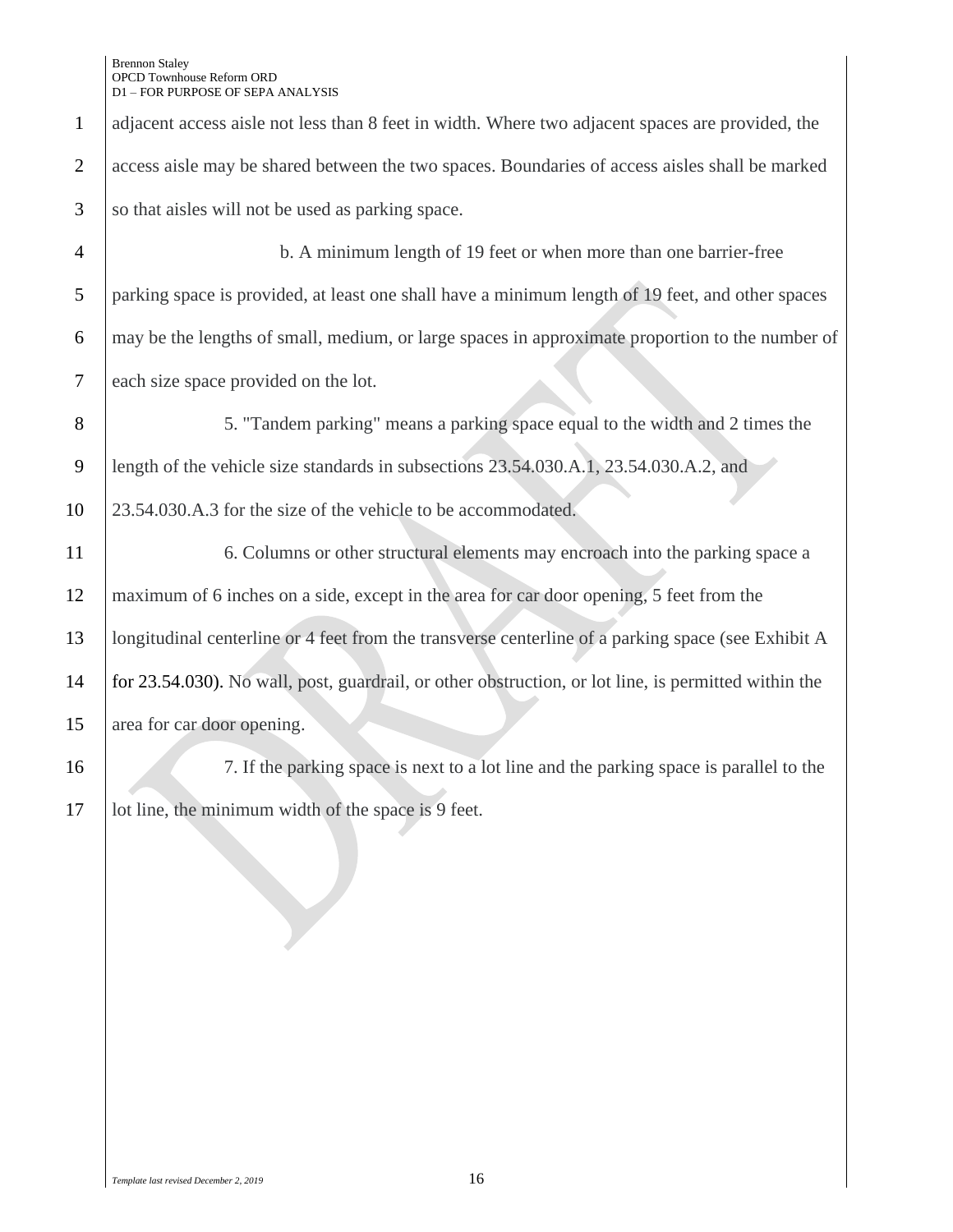#### **Exhibit A for 23.54.030**

### **Encroachments Into Required Parking Space**



 B. Parking space requirements. The required size of parking spaces shall be determined by whether the parking is for a residential, live-work, or non-residential use. In structures containing residential uses and also containing either non-residential uses or live-work units, parking that is clearly set aside and reserved for residential or live-work use shall meet the 8 standards of subsection 23.54.030.B.1; parking for all other uses within the structure shall meet 9 the standards of subsection 23.54.030.B.2. All uses shall provide barrier-free accessible parking if required by the Building Code, Subtitle I of Title 22, or the Residential Code, Subtitle IA of Title 22.

## 1. Residential uses

13 a. When five or fewer parking spaces are provided, the minimum required size of a parking space shall be for a medium vehicle, as described in subsection 23.54.030.A.2, except as provided in subsection 23.54.030.B.1.d.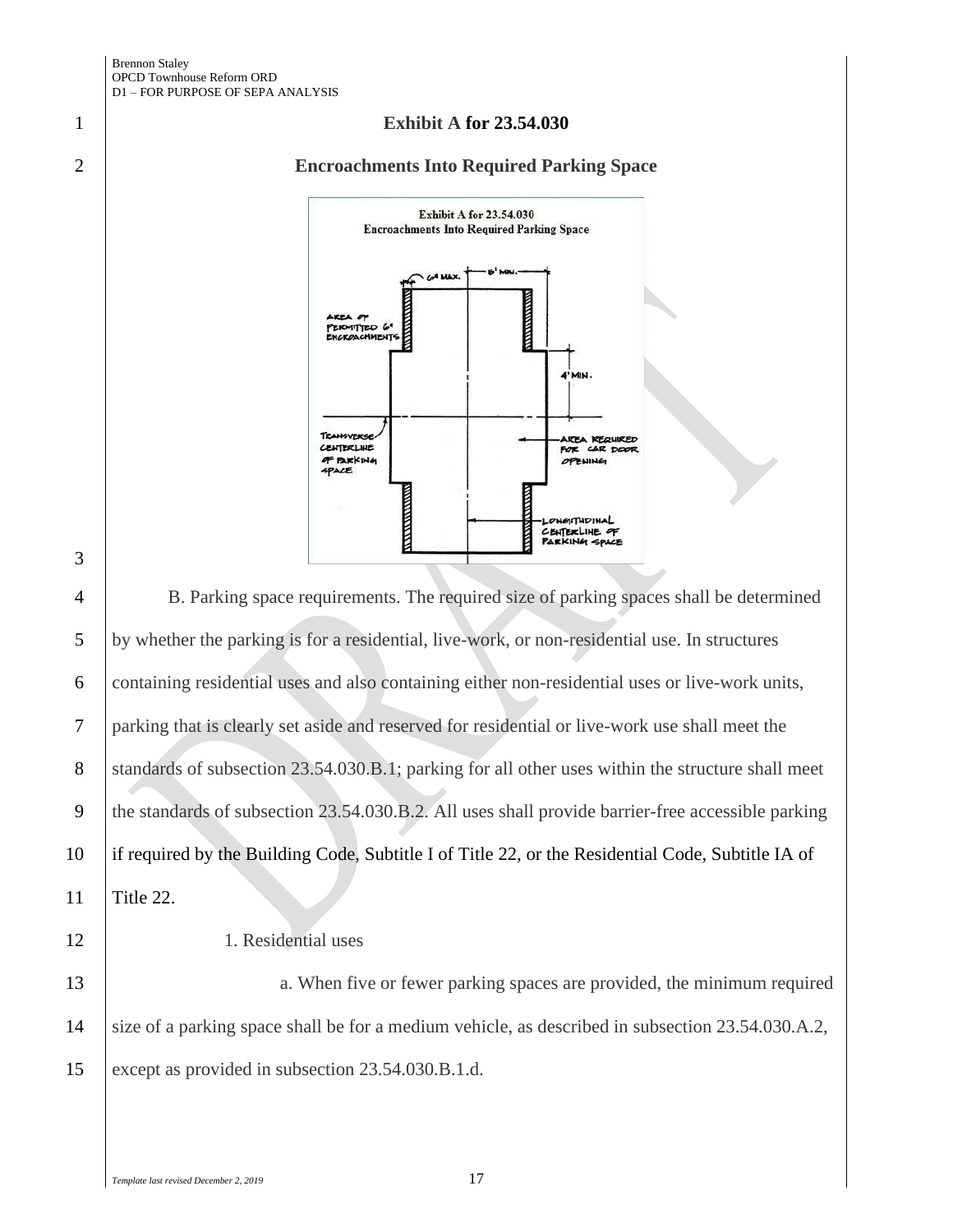| 1              | b. When more than five parking spaces are provided, a minimum of 60                              |
|----------------|--------------------------------------------------------------------------------------------------|
| $\overline{2}$ | percent of the parking spaces shall be striped for medium vehicles. The minimum size for a       |
| 3              | medium parking space shall also be the maximum size. Forty percent of the parking spaces may     |
| $\overline{4}$ | be striped for any size category in subsection 23.54.030.A, provided that when parking spaces    |
| 5              | are striped for large vehicles, the minimum required aisle width shall be as shown for medium    |
| 6              | vehicles.                                                                                        |
| $\overline{7}$ | c. Assisted living facilities. Parking spaces shall be provided as in                            |
| 8              | subsections 23.54.030.B.1.a and 23.54.030.B.1.b, except that a minimum of two spaces shall be    |
| 9              | striped for a large vehicle.                                                                     |
| 10             | d. Townhouse units. For an individual garage serving a townhouse unit,                           |
| 11             | the minimum required size of a parking space shall be for a ((large)) medium vehicle, as         |
| 12             | described in subsection 23.54.030.A.                                                             |
| 13             | 2. Nonresidential uses                                                                           |
| 14             | a. When ten or fewer parking spaces are provided, a maximum of 25                                |
| 15             | percent of the parking spaces may be striped for small vehicles. A minimum of 75 percent of the  |
| 16             | spaces shall be striped for large vehicles.                                                      |
| 17             | b. When between 11 and 19 parking spaces are provided, a minimum of                              |
| 18             | 25 percent of the parking spaces shall be striped for small vehicles. The minimum required size  |
| 19             | for these small parking spaces shall also be the maximum size. A maximum of 65 percent of the    |
| 20             | parking spaces may be striped for small vehicles. A minimum of 35 percent of the spaces shall    |
| 21             | be striped for large vehicles.                                                                   |
| 22             | c. When 20 or more parking spaces are provided, a minimum of 35                                  |
| 23             | percent of the parking spaces shall be striped for small vehicles. The minimum required size for |
|                |                                                                                                  |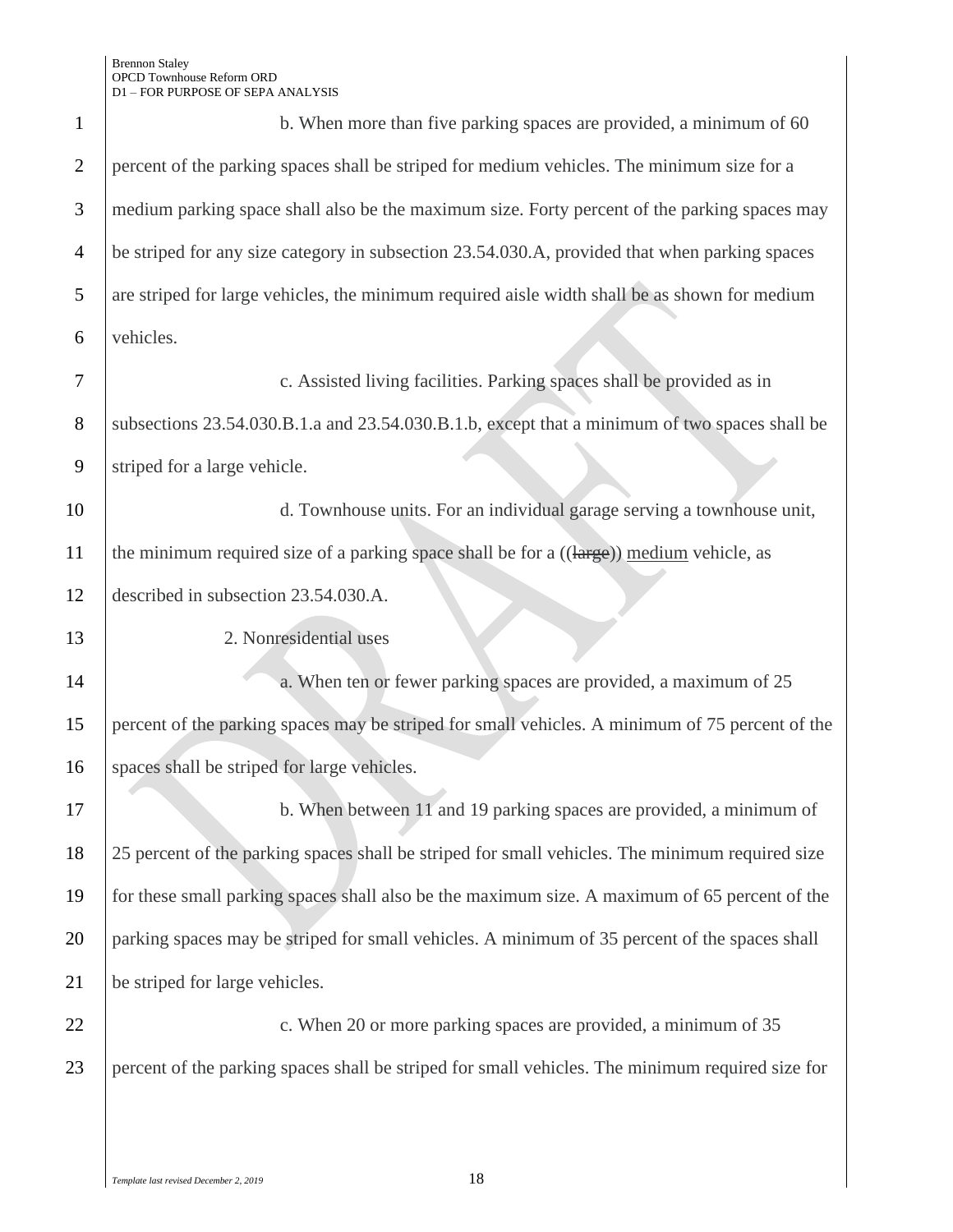|                | D1 – FOR PURPOSE OF SEPA ANALYSIS                                                                        |
|----------------|----------------------------------------------------------------------------------------------------------|
| $\mathbf{1}$   | small parking spaces shall also be the maximum size. A maximum of 65 percent of the parking              |
| $\overline{2}$ | spaces may be striped for small vehicles. A minimum of 35 percent of the spaces shall be striped         |
| 3              | for large vehicles.                                                                                      |
| $\overline{4}$ | d. The minimum vehicle clearance shall be at least 6 feet 9 inches on at                                 |
| 5              | least one floor, and there shall be at least one direct entrance from the street that is at least 6 feet |
| 6              | 9 inches in height for all parking garages accessory to non-residential uses and live-work units         |
| 7              | and for all flexible-use parking garages.                                                                |
| 8              | 3. Live-work uses. The first required parking space shall meet the parking                               |
| 9              | standards for residential use. Additional required parking for a live-work use shall meet the            |
| 10             | parking standards for non-residential use.                                                               |
| 11             | ***                                                                                                      |
| 12             | Section 7. Subsection 23.86.007.A of the Seattle Municipal Code, which section was last                  |
| 13             | amended by Ordinance 126287, is amended as follows:                                                      |
| 14             | 23.86.007 - Floor area and floor area ratio (FAR) measurement                                            |
| 15             | A. Gross floor area. Except where otherwise expressly provided in this Title 23, gross                   |
| 16             | floor area shall be as defined in Chapter 23.84A and as measured in this Section 23.86.007. The          |
| 17             | following are included in the measurement of gross floor area in all zones:                              |
| 18             | 1. Floor area contained in stories above and below grade;                                                |
| 19             | 2. The area of stair penthouses, elevator penthouses, and other enclosed rooftop                         |
| 20             | features;                                                                                                |
| 21             | 3. The area of motor vehicle and bicycle parking that is enclosed, except for                            |
| 22             | detached accessory structures used exclusively for required bicycle parking; and                         |
|                |                                                                                                          |
|                |                                                                                                          |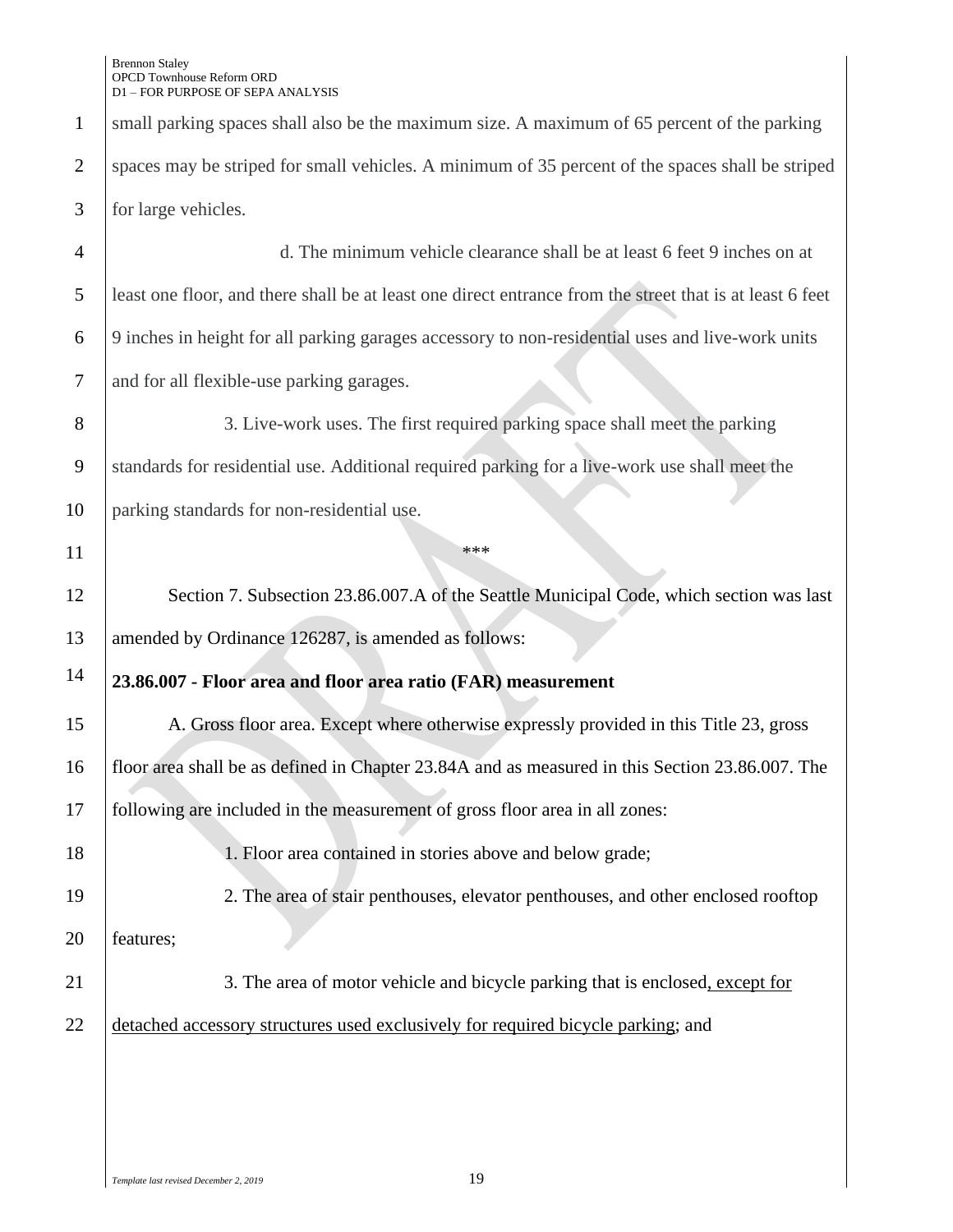| $\mathbf{1}$   | 4. The area of motor vehicle parking that is covered by a structure or portion of a            |
|----------------|------------------------------------------------------------------------------------------------|
| $\overline{2}$ | structure containing enclosed floor area, excluding motor vehicle parking in single-family and |
| 3              | multifamily zones that is only covered by one of the following:                                |
| 4              | a. projections containing enclosed floor area of up to 3 feet; or                              |
| 5              | b. projections containing enclosed floor area of up to 6 feet for the area of                  |
| 6              | parking accessed from an alley and located directly adjacent to an alley.                      |
| 7              | ***                                                                                            |
| 8              | Section 8. Section 23.86.014 of the Seattle Municipal Code, which section was last             |
| 9              | amended by Ordinance 125791, is amended as follows:                                            |
| 10             | 23.86.014 - Structure width measurement                                                        |
| 11             | A. Structure width is measured as follows:                                                     |
| 12             | 1. Draw the smallest rectangle that encloses the principal structure.                          |
| 13             | 2. Structure width is the length of the side of that rectangle most closely                    |
| 14             | parallel to the front lot line (Exhibit A for 23.86.014).                                      |
|                |                                                                                                |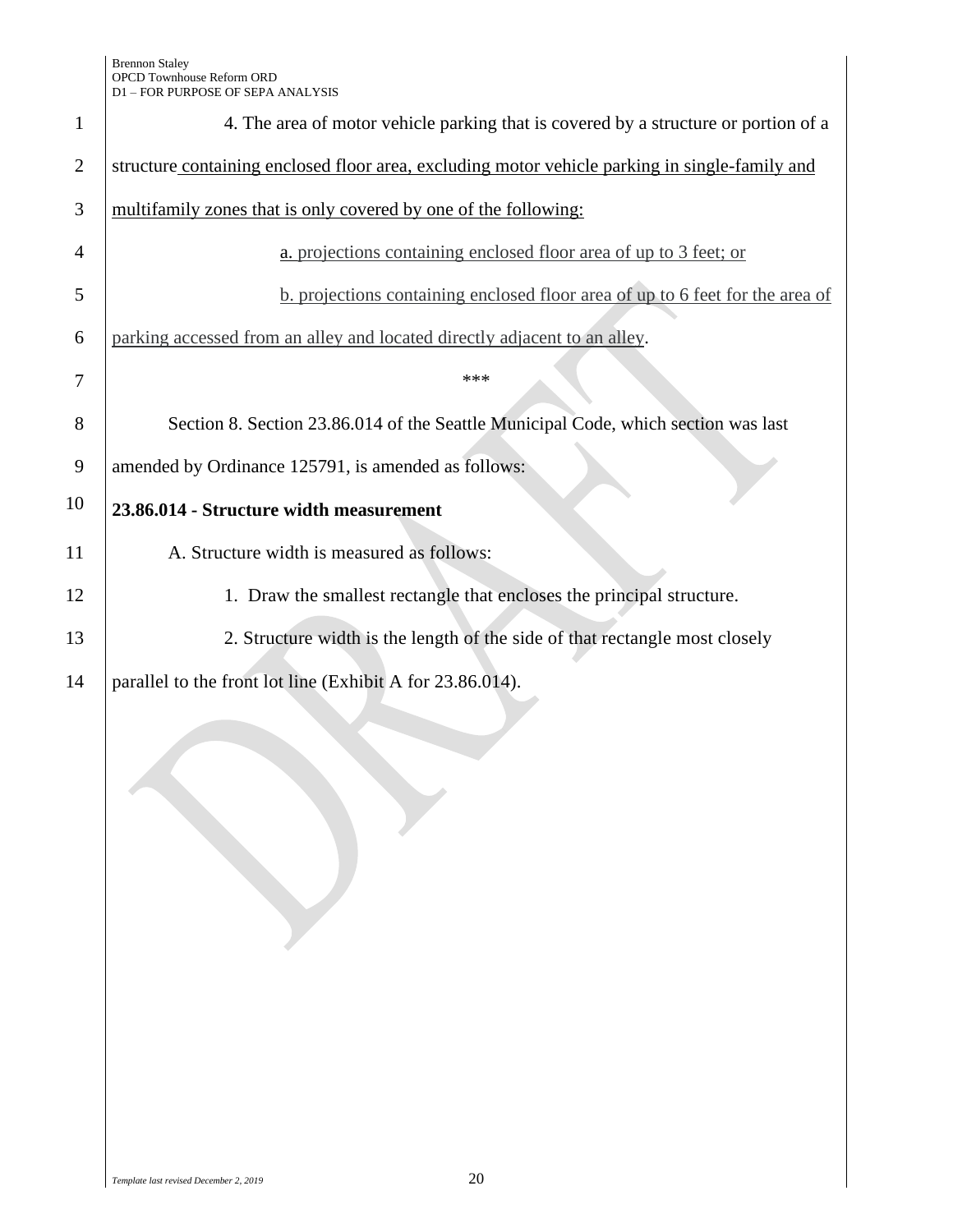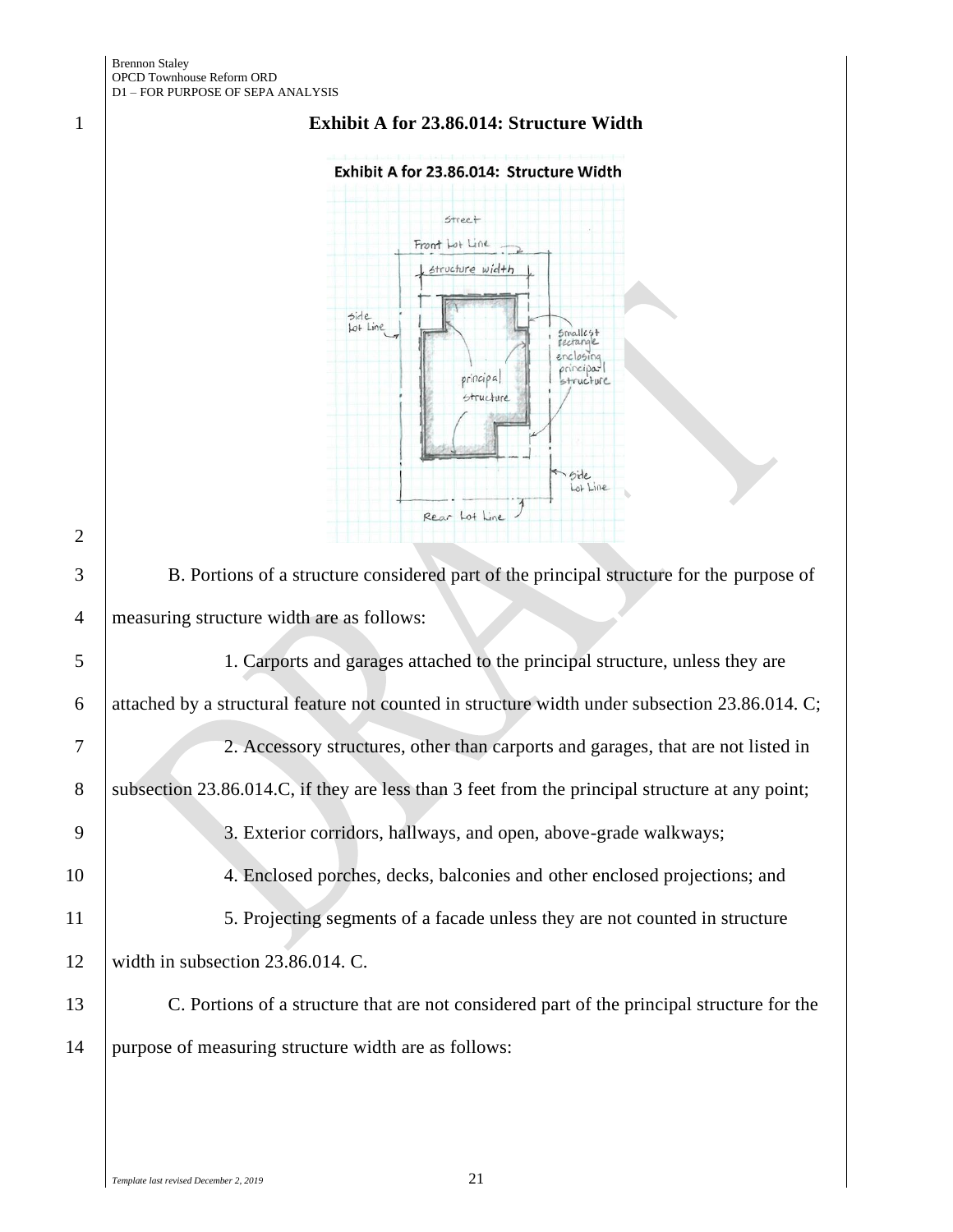| $\mathbf{1}$   | 1. The first 4 feet of <u>cornices</u> , eaves, ((cornices, and)) gutters, roofs, and other       |
|----------------|---------------------------------------------------------------------------------------------------|
| $\overline{2}$ | forms of weather protection that project from an exterior wall;                                   |
| 3              | 2. The first 18 inches of chimneys that project from an exterior wall;                            |
| $\overline{4}$ | 3. Attached solar greenhouses meeting minimum energy standards                                    |
| 5              | administered by the Director;                                                                     |
| 6              | 4. The first 4 feet of unenclosed decks, balconies, and porches, unless located                   |
| 7              | on the roof of an attached garage or carport included in structure width in subsection            |
| 8              | 23.86.014.B.1;                                                                                    |
| 9              | 5. Arbors, trellises, and similar features;                                                       |
| 10             | 6. Detached accessory structures used exclusively for bike parking; and                           |
| 11             | $(6)$ ) 7. In LR zones, portions of a structure that are exempt from FAR limits                   |
| 12             | pursuant to subsection 23.45.510.D.5.                                                             |
| 13             | Section 9. Section 23.86.015 of the Seattle Municipal Code, which section was last                |
| 14             | amended by Ordinance 125791, is amended as follows:                                               |
| 15             | 23.86.015 - Maximum facade length measurement                                                     |
| 16             | A. In Lowrise zones, the length of certain facades is limited by development standards.           |
| 17             | Facade length is measured as follows:                                                             |
| 18             | 1. Draw a line parallel to, and 15 feet from, the lot line along which the length of              |
| 19             | a facade is limited.                                                                              |
| 20             | 2. For each portion of a structure that located between the line drawn in                         |
| 21             | subsection 23.86.015.A.1 and the lot line, mark the points at which that portion of the structure |
| 22             | crosses the line drawn in subsection 23.86.015.A.1, and measure the distance between those        |
| 23             | points.                                                                                           |
|                |                                                                                                   |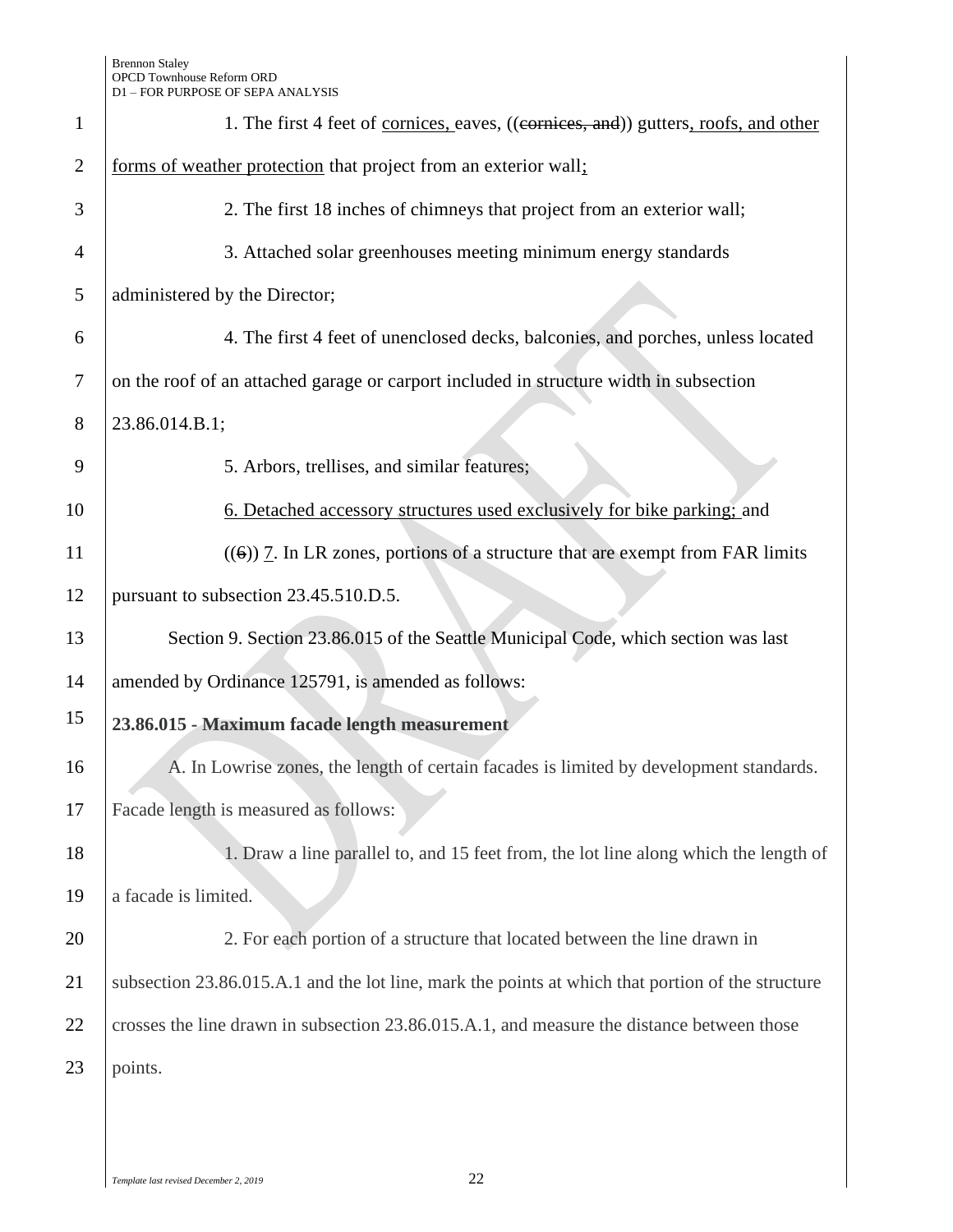1 3. The facade length limit applies to the sum of the lengths of the portions of

2 Structure(s) measured in subsection 23.86.015.A.2 (see Exhibit A and Exhibit B for 23.86.015).



3 **Exhibit A for 23.86.015: Facade Length**



# 5 **Exhibit B for 23.86.015: Facade Length**

*Template last revised December 2, 2019* 23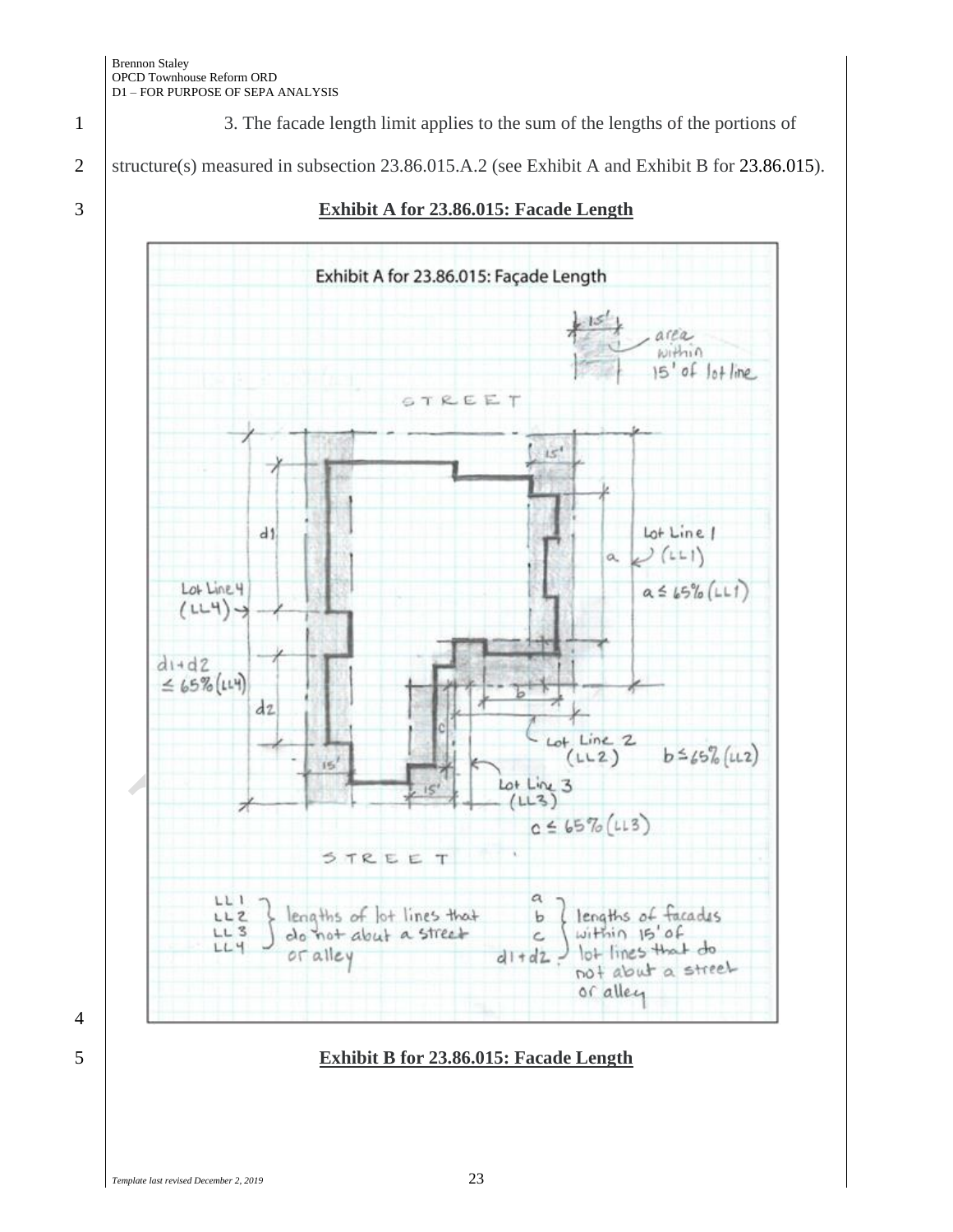Brennon Staley OPCD Townhouse Reform ORD D1 – FOR PURPOSE OF SEPA ANALYSIS



1

2 B. Portions of a structure that are included in  $((\text{fagede}))$  facade length measurement 3 include:

4 1. Carports and garages attached to the principal structure, unless they are 5 attached by a structural feature not counted in structure width under subsection 23.86.015.C;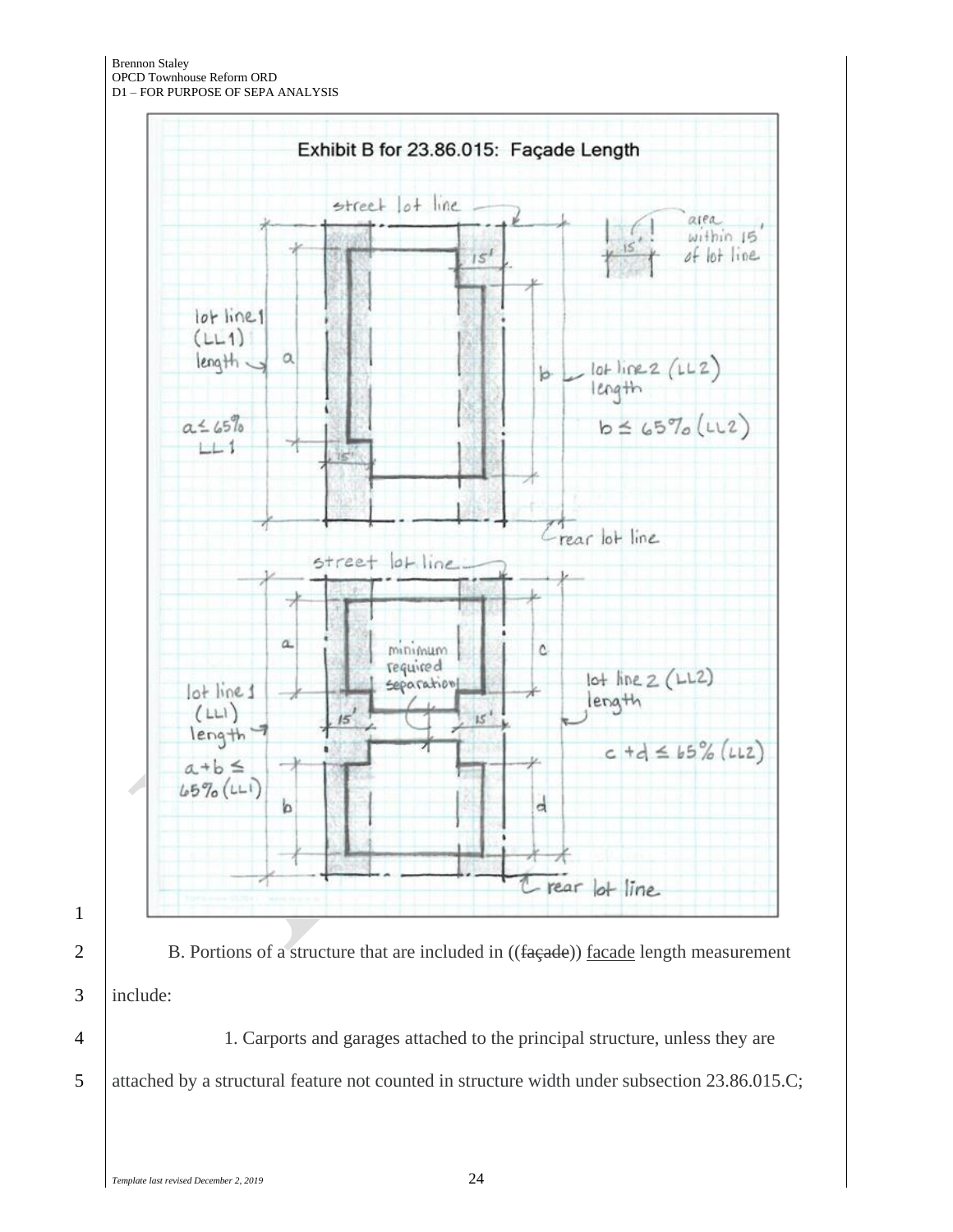| $\mathbf{1}$   | 2. Accessory structures, other than carports and garages, that are not listed in                   |  |
|----------------|----------------------------------------------------------------------------------------------------|--|
| $\overline{2}$ | subsection 23.86.014.C, if they are less than 3 feet from the principal structure at any point;    |  |
| 3              | 3. Exterior corridors, hallways, and open, above-grade walkways;                                   |  |
| 4              | 4. Projecting segments of a facade unless they are not counted in structure width                  |  |
| 5              | in subsection 23.86.014.C.                                                                         |  |
| 6              | 4. Enclosed porches, decks, balconies and other enclosed projections; and                          |  |
| 7              | 5. Projecting segments of a facade unless excluded in subsection 23.86.015.C.                      |  |
| 8              | C. Portions of a structure that are not included in facade length measurement include:             |  |
| 9              | 1. Cornices, ((E))eaves, ((cornices, and)) gutters, roofs, and other forms of                      |  |
| 10             | weather protection;                                                                                |  |
| 11             | 2. The first 18 inches of chimneys that project from an exterior wall;                             |  |
| 12             | 3. Attached solar greenhouses meeting minimum energy standards administered                        |  |
| 13             | by the Director;                                                                                   |  |
| 14             | 4. The first 4 feet of unenclosed decks, balconies, and porches, unless located on                 |  |
| 15             | the roof of an attached garage or carport included in structure width in subsection 23.86.014.B.1; |  |
| 16             | 5. Arbors, trellises, and similar features;                                                        |  |
| 17             | 6. Detached accessory structures used exclusively for bike parking; and                            |  |
| 18             | $(\textbf{(6)})$ 7. In LR zones, portions of a structure that are exempt from FAR limits           |  |
| 19             | pursuant to subsection 23.45.510.D.5.                                                              |  |
| 20             | Section 10. This ordinance shall take effect and be in force 30 days after its approval by         |  |
| 21             | the Mayor, but if not approved and returned by the Mayor within ten days after presentation, it    |  |
| 22             | shall take effect as provided by Seattle Municipal Code Section 1.04.020.                          |  |
|                |                                                                                                    |  |